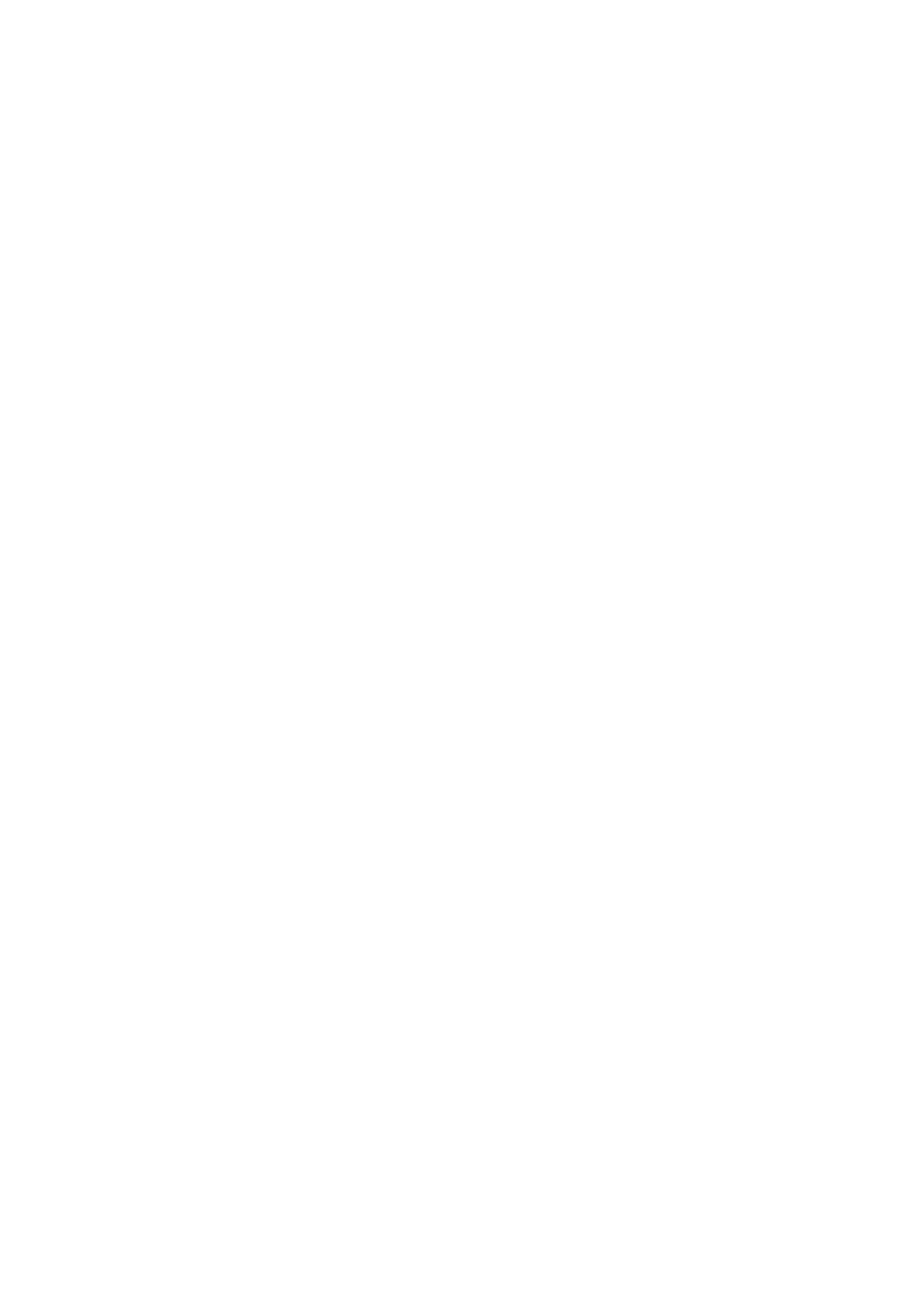## African Union frameworks for migration: current issues and questions for the future

Henrike Klavert

June 2011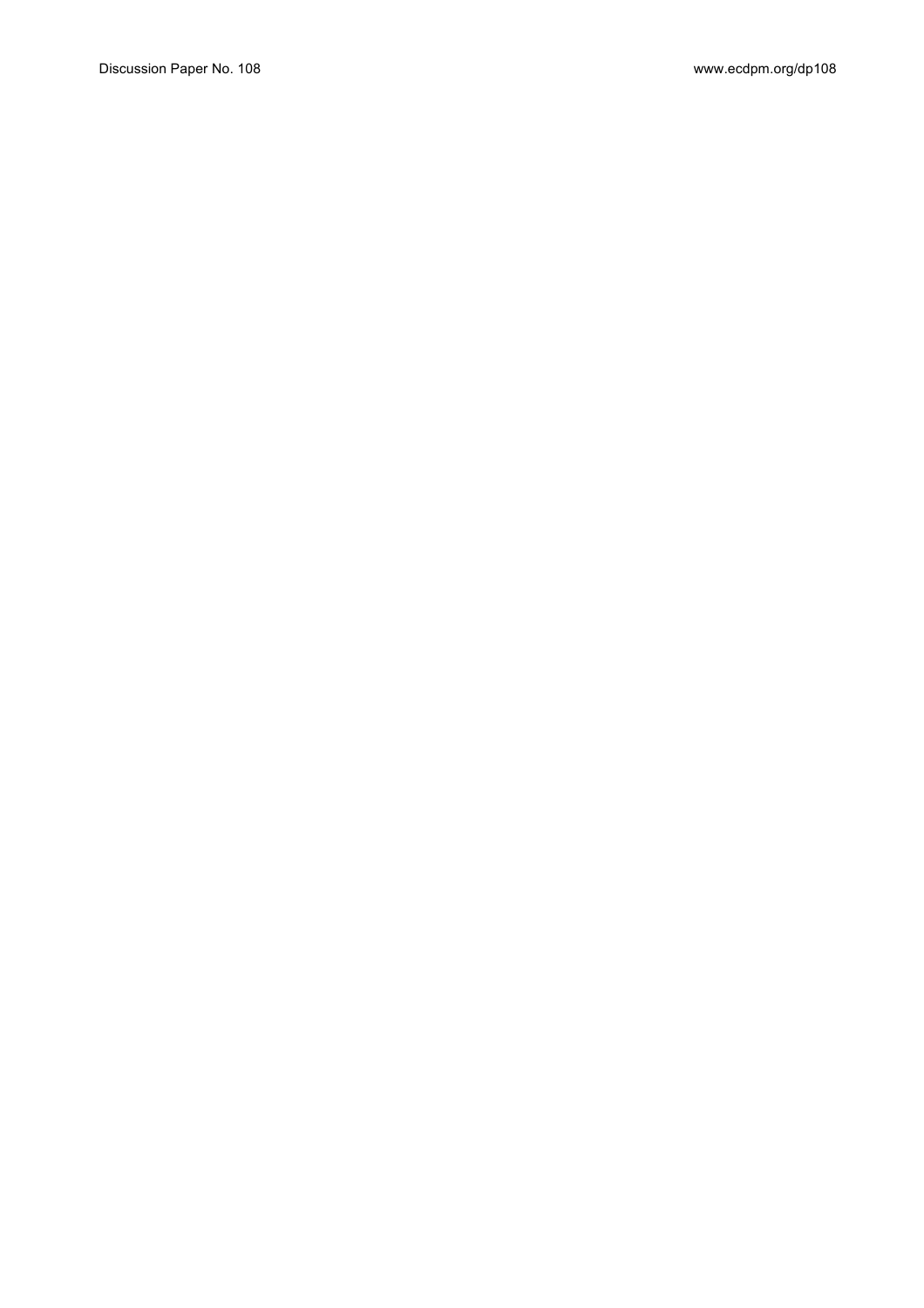## Table of contents

| 1. |      |  |  |  |  |  |  |
|----|------|--|--|--|--|--|--|
| 2. |      |  |  |  |  |  |  |
|    | 2.1. |  |  |  |  |  |  |
|    |      |  |  |  |  |  |  |
|    |      |  |  |  |  |  |  |
|    | 2.2. |  |  |  |  |  |  |
|    | 2.3. |  |  |  |  |  |  |
|    |      |  |  |  |  |  |  |
|    |      |  |  |  |  |  |  |
|    | 2.4. |  |  |  |  |  |  |
| 3. |      |  |  |  |  |  |  |
|    | 3.1. |  |  |  |  |  |  |
|    | 3.2. |  |  |  |  |  |  |
|    |      |  |  |  |  |  |  |
|    |      |  |  |  |  |  |  |
|    |      |  |  |  |  |  |  |
|    | 3.3. |  |  |  |  |  |  |
|    |      |  |  |  |  |  |  |
| 4. |      |  |  |  |  |  |  |
|    |      |  |  |  |  |  |  |
|    |      |  |  |  |  |  |  |
|    | 4.2. |  |  |  |  |  |  |
|    |      |  |  |  |  |  |  |
|    |      |  |  |  |  |  |  |
|    | 4.3. |  |  |  |  |  |  |
|    |      |  |  |  |  |  |  |
|    |      |  |  |  |  |  |  |
|    | 4.4. |  |  |  |  |  |  |
|    |      |  |  |  |  |  |  |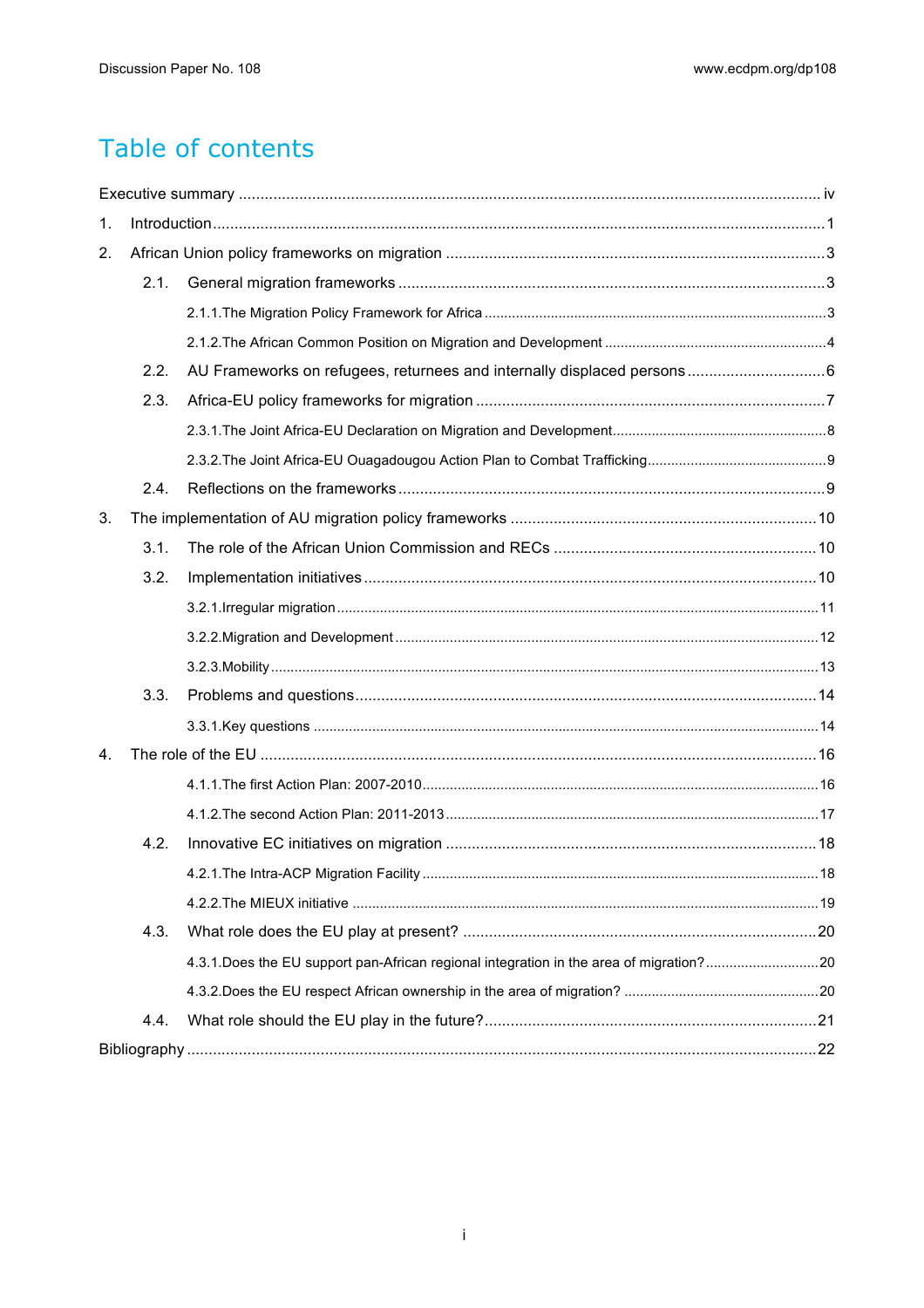#### List of boxes

| Box 4: The AU Convention for the protection and assistance of internally displaced persons in Africa7     |  |
|-----------------------------------------------------------------------------------------------------------|--|
|                                                                                                           |  |
| Box 6: The 'balance' in activities in the 2011-2013 Action Plan on Migration, Mobility and Employment  17 |  |
|                                                                                                           |  |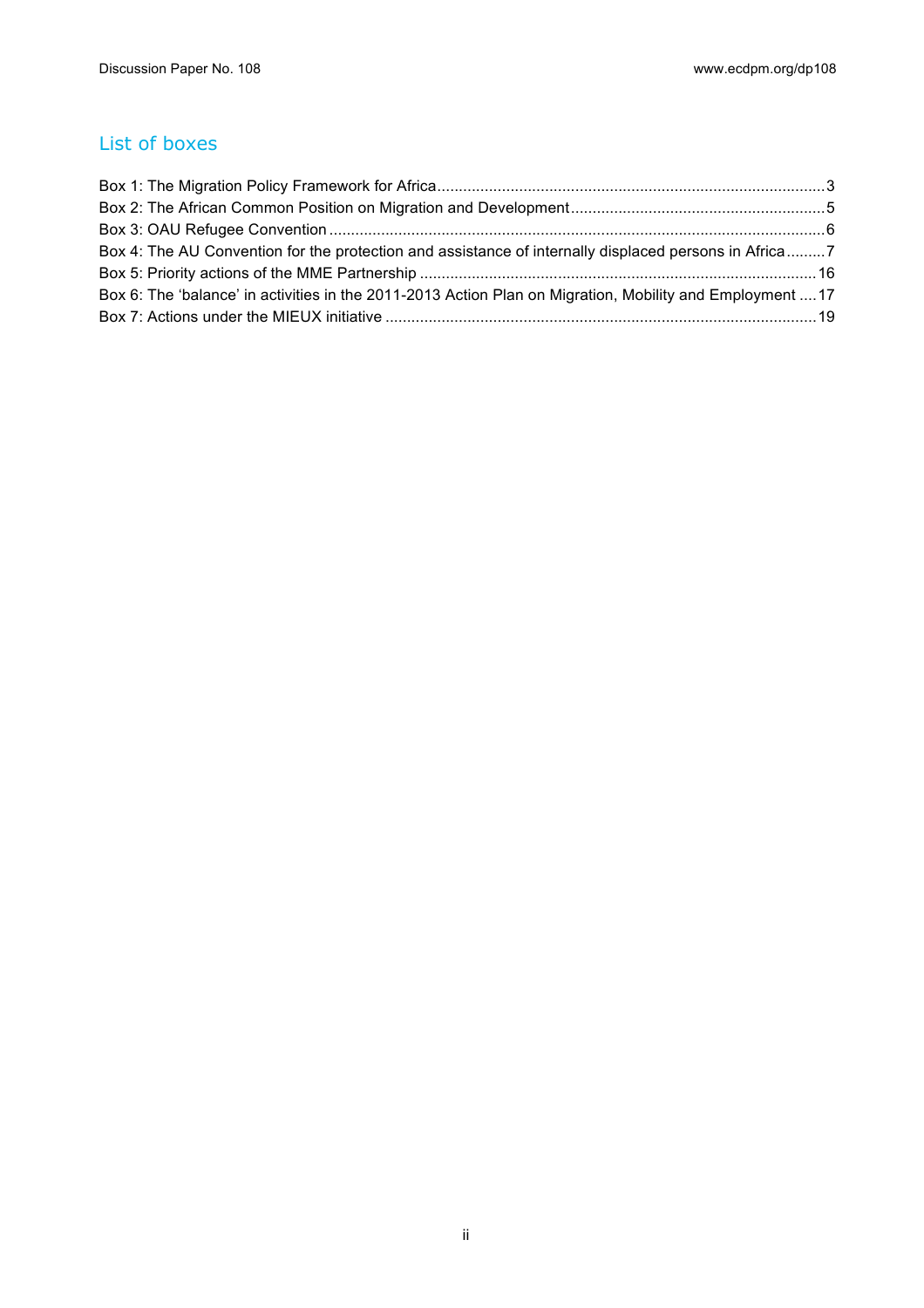## Acknowledgements

I would like to thank Eleonora Koeb for her extremely valuable comments on this paper.

## Acronyms

| ACP            | African, Caribbean and Pacific (Group of States)         |
|----------------|----------------------------------------------------------|
| AfDB           | African Development Bank                                 |
| <b>APRM</b>    | African Peer Review Mechanism                            |
| AU             | African Union                                            |
| <b>AUC</b>     | <b>African Union Commission</b>                          |
| <b>DRC</b>     | Democratic Republic of Congo                             |
| <b>DSA</b>     | Department of Social Affairs                             |
| <b>CENSAD</b>  | Community of Sahel-Saharan States                        |
| <b>CIDO</b>    | African Citizens Directorate                             |
| <b>CIGEM</b>   | Centre d'information et de gestion des migrations        |
| <b>COMMIT</b>  | Commission Initiative against Trafficking                |
| EAC            | <b>East African Community</b>                            |
| EC             | European Commission                                      |
| <b>ECOSOCC</b> | Economic, Social and Cultural Council                    |
| <b>ECOWAS</b>  | Economic Community of West African States                |
| EU             | European Union                                           |
| <b>FIIAPP</b>  | Foundation of Administration and Public Policies (Spain) |
| <b>ICMPD</b>   | International Centre for Migration Policy Development    |
| <b>IDEP</b>    | African Institute for Economic Development and Planning  |
| <b>IDP</b>     | Internally displaced person                              |
| <b>IGAD</b>    | Intergovernmental Authority on Development               |
| <b>IOM</b>     | International Organisation for Migration                 |
| <b>JAES</b>    | Joint Africa-EU Strategy                                 |
| <b>MIEUX</b>   | <b>EC-ICMPD Migration EU Expertise initiative</b>        |
| <b>MME</b>     | Migration, Mobility and Employment                       |
| <b>NEPAD</b>   | New Partnership for Africa's Development                 |
| <b>NGO</b>     | Non-governmental organisation                            |
| OAU            | Organisation of African Unity                            |
| <b>PRSP</b>    | <b>Poverty Reduction Strategy Paper</b>                  |
| <b>REC</b>     | <b>Regional Economic Community</b>                       |
| <b>SADC</b>    | Southern African Development Community                   |
| <b>UNCTAD</b>  | United Nations Conference on Trade and Development       |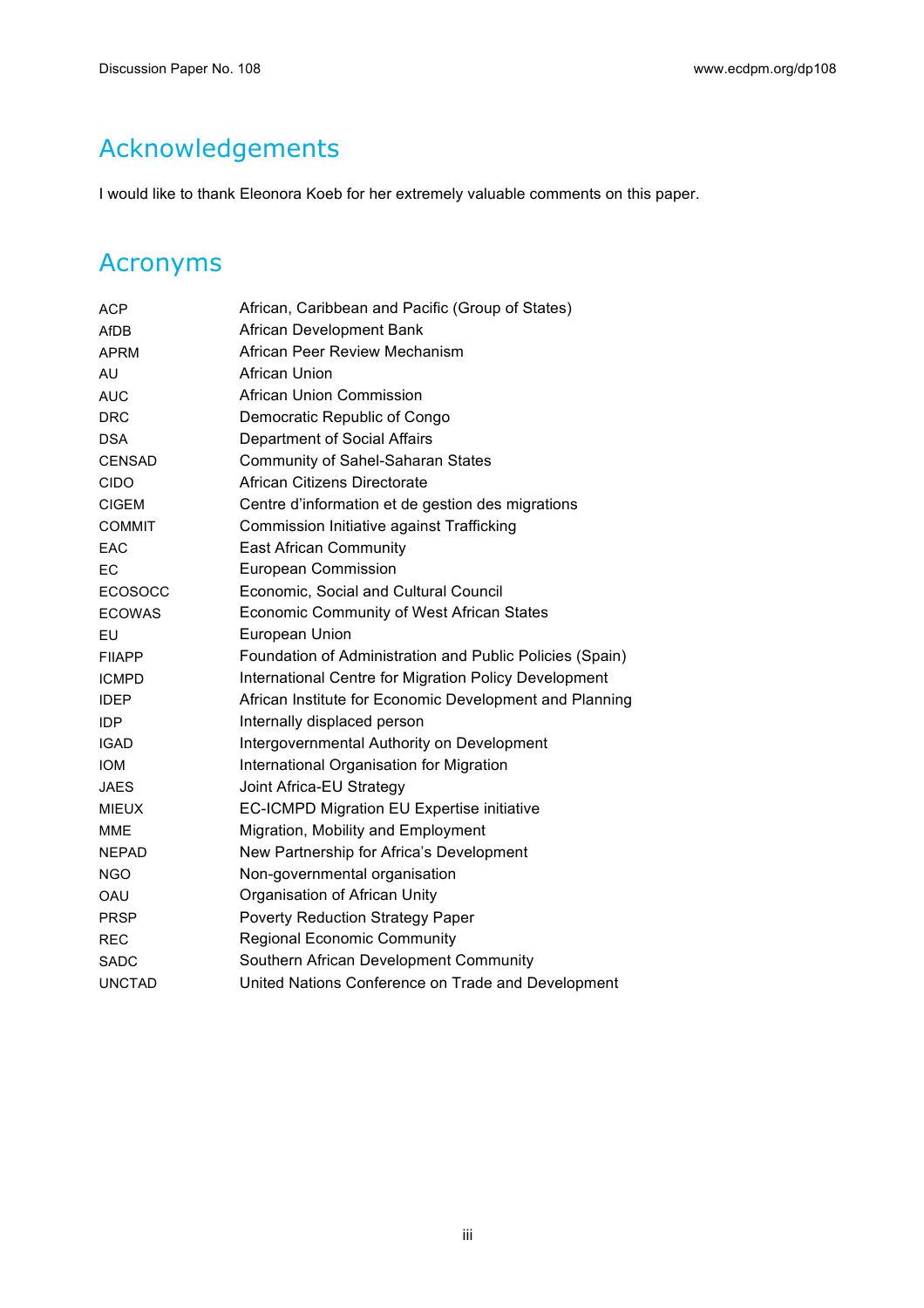### Executive summary

Regional integration in relation to migration in Africa, i.e. promoting free movement and labour migration, and countering forced migration, could greatly improve the lives of the 16 million regular and irregular migrants estimated to be living in Africa. During the period since the Abuja Treaty was signed in 1991, the African Union has developed a number of policy frameworks for regional integration in migration.

The primary purpose of this paper is to summarise recent developments in the African Union's (AU) policy on migration. The paper introduces a number of key African Union frameworks (among others the African Common Position on Migration and Development and the Strategic Migration Policy Framework) and explains what steps have been taken to operationalise them. It discusses the extent to which the African Union and the regional economic communities (RECs) have been implementing these AU frameworks, taking into account factors like institutional structures, ratification and enforcement, which may either facilitate or hamper operationalisation. The paper also discusses the key challenges facing the actors on the road ahead. The paper looks at the European Union's role in the development of these frameworks in the context of EU-AU cooperation and dialogue, particularly regarding regional integration in Africa. Finally, the paper draws some policy-relevant conclusions for EU support in this area, based on an analysis of the AU's work on migration.

The paper argues that the African Union has set itself high standards in terms of frameworks. The majority of its initiatives tend to focus on capacity-building and standard-setting, and on encouraging the RECs and member states to get engaged. While some RECs have developed their own strategies and initiatives based on AU agreements, it is difficult to assess at this stage whether AU and REC initiatives have led to noticeable changes in the member states' legal frameworks, thereby improving the lives of migrants, refugees and IDPs. Many initiatives are relatively recent and need time to take effect. Also, not much evidence is available on operationalisation. Many initiatives in the area of migration are heavily donorfunded. The EU has influenced the development of African frameworks and also influences the type of initiatives the African Union can take, because of the limited amount of funding provided by African member states. This raises questions of ownership and accountability.

Migration crosses both national and regional boundaries. It is an issue that affects all policy areas – economics, politics, social policy and security. It has a strong international relations dimension. For these reasons, it should ideally be addressed at a regional or continental level. However, the results and impact will depend on the degree of engagement, implementation and enforcement at a national level. While it remains vital for the African Union to propose frameworks and set standards to encourage its member states to become engaged, the implementation of these frameworks depends ultimately on the buy-in of member states and the priority they attach to migration issues. The current operationalisation efforts in the form of awareness-raising and capacity-building are the first steps on the long road towards a more migration-friendly Africa. As a key partner and supporter of the African Union, the European Union has a responsibility to develop a coherent policy that strengthens regional integration and promotes domestic accountability.

The paper is based on desk research and interviews held in Brussels and Addis Ababa in February 2011.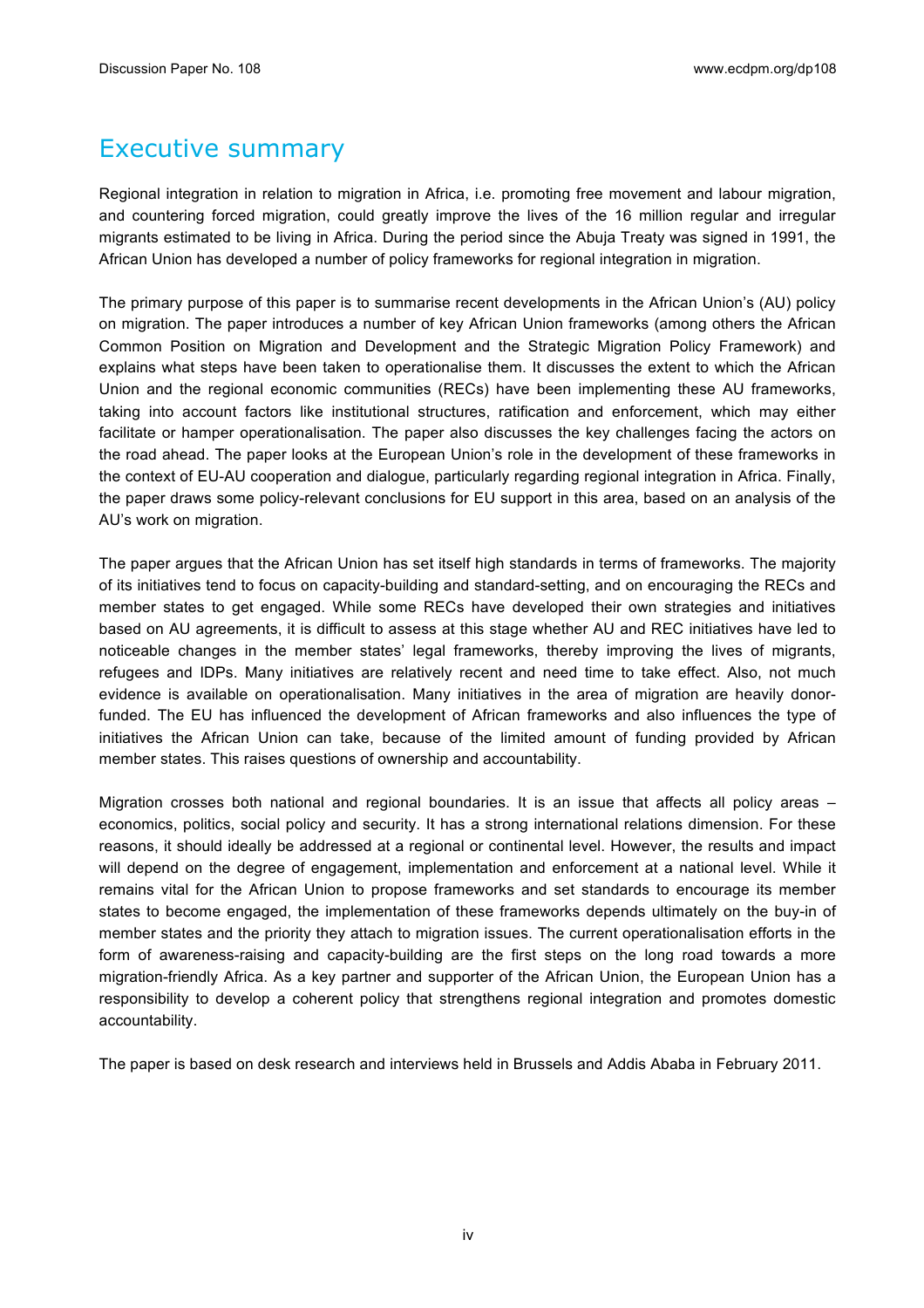## 1. Introduction

*'The member states agree to adopt, individually, at bilateral or regional levels, the necessary measures, in order to achieve progressively the free movement of persons, and to ensure the enjoyment of the right of residence and the right of establishment by their nationals within the Community. For this purpose, member states agree to conclude a Protocol on the Free Movement of Persons, Right of Residence and Right of Establishment.'*

Abuja Treaty, establishing the African Economic Community, Chapter VI, Article 43

The Abuja Treaty establishing the African Economic Community, signed in 1991, commits African countries progressively to bring about the free movement of persons, and to ensure that Community nationals enjoy the right of residence and right of establishment. The Abuja Treaty puts forward six subsequent stages of integration, within a maximum period of 34 years. The free movement of people and their right of residence and establishment (along with the movement of goods, capital and services) is part of stage six, in line with the consolidation of the African Common Market, which is to have been created during stage five. The complete free movement of persons in the regions and their partial free movement between the regions is one of the objectives of the first phase (2009-2012) of the AU's Minimum Integration Programme agreed with the regional economic communities (African Union Commission, 2010b). This paper examines the African Union's (AU) migration policy frameworks, the initiatives taken on the basis of the commitments in the Abuja Treaty, and the role played by the European Union (EU) in this process.

The free movement of people is generally regarded as a key element of regional integration. Much like the free trade in goods and services, the free movement of people is expected to lead to increased economic prosperity and poverty reduction. Voluntary migration can promote political integration by stimulating intraregional trade and closer social interaction between countries. This should have a positive effect on economic development, provided that it goes hand in hand with the opening of markets. Free movement and the right of residence and establishment also demonstrate the benefits of regional integration to ordinary people.

This assumption is also bound up in the Abuja Treaty and the Minimum Integration Programme, which stipulate that the free movement of people should be achieved in parallel with the free movement of goods, services and capital. As the building blocks of the continent, the AU's regional economic communities are responsible for promoting free movement in conjunction with intra-regional trade, which has reached very different levels in different regions. The African Union's role is to coordinate, monitor and evaluate (African Union Commission, 2010b).

Forced migration, on the other hand (i.e. the involuntary movement of refugees, trafficked or smuggled persons), is a factor that works against regional integration. This is precisely why countries want to avoid the free movement of people. However, forced migration is a reality in Africa. It is largely uncontrolled, because many borders are artificial and many countries are too weak to control their borders, often a mission impossible in any case. In other instances, governments have little interest in controlling them. The African Union has made several attempts to address the causes of forced migration and its implications, but these agreements still need to be operationalised.

Much of the focus of the literature on African migration has been on African migration to Europe, despite the fact that such flows represented only 29% of African migratory movements in 2009. Of these, 52% were intra-continental. The figure for intra-continental migration in sub-Saharan Africa was 65%, the highest intra-continental movement worldwide. In the case of North Africans, on the other hand, 90%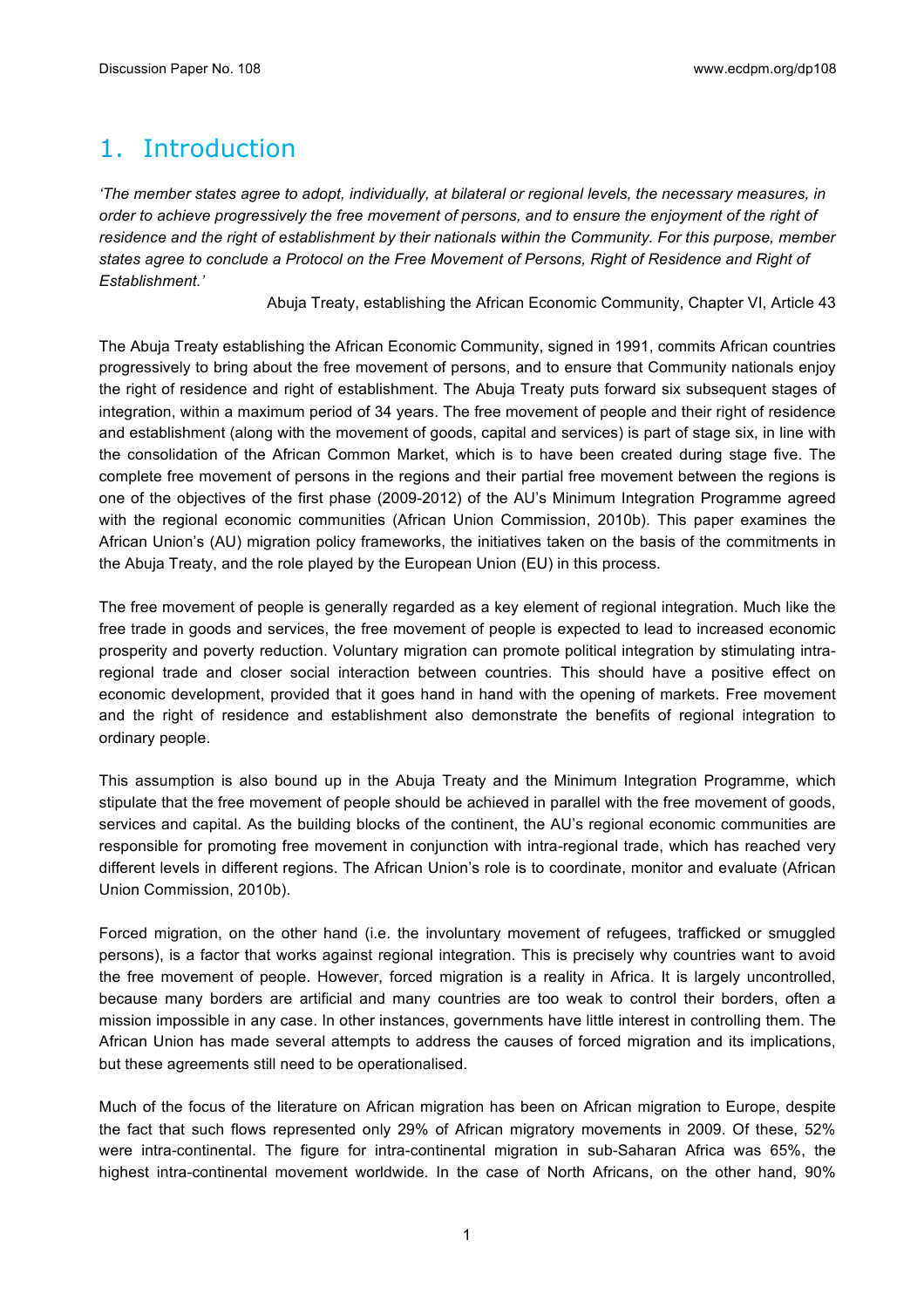emigrated to a destination outside Africa. A total of 31 million Africans are believed to have lived outside their country of origin in 2010, or 3% of the total African population. Of the 31 million emigrants, about 2.3 million were refugees (Shimeles, 2010). In addition to this, there were an estimated 12 million internally displaced persons (iDMC, 2009). Reliable data on trafficking is difficult to obtain.

Adepoju (2008) places African migratory movements in four broad categories:

- 1. labour migration to and within West Africa (90% of West African migrants stayed within their region and 39% of all intra-African migrants went to West Africa in 2009-2010; Shimeles, 2010) and Central Africa;
- 2. refugee flows in East Africa;
- 3. labour migration from Southern African countries to South Africa;
- 4. (irregular) cross-border migration (of specific ethnic groups and pastoral peoples) in West and East Africa, which Adepoju describes as probably the most common form of migration in Africa.

Adepoju (2005) distinguishes the following three categories of frequent trafficking in sub-Saharan Africa:

- 1. trafficking in children (for farm labour and domestic work; mainly from West Africa);
- 2. trafficking in women and young people for sexual exploitation (mainly from West and East Africa to Europe and the Gulf);
- 3. trafficking in women for the sex industry in South Africa (mainly from Southern African countries).

Much sub-Saharan migration is circular: people move in circles within countries and to neighbouring countries, taking advantage of the different harvesting seasons. Short-term and frontier workers are a very common phenomenon in the formal and informal economy (Adepoju, 2007; Shaw, 2007). Although the specificity of African migration flows should ideally inform national, regional and continental policy-making, the type of migration data required to make informed policy choices is often not available and few attempts have been made to track legal and illegal migration movements (Lucas, 2006).

Although the focus of this paper is on continental migration policies, it is important to recognise that some regional economic communities (particularly ECOWAS) have gained a lead on the AU in terms of migration policy. Although this paper refers to RECs where they work with the AU and where they have played an especially important role in influencing AU policy, it is beyond the scope of this paper to go into individual migration policies in depth. The paper defines migration both as a movement within the borders of one country and as a movement across international borders.

My interest here is in the type of frameworks that the African Union has developed for migration and in whether and how it has operationalised them. This paper examines the threats and opportunities relating to the African continental migration framework and raises a number of pertinent issues for the future. The paper also looks at the role played by the European Union in developing and implementing AU migration policy. Since the formation of the African Union in 2002, the European Union has seen opportunities for forging a close partnership with the AU and has prided itself as its main supporter. The EU has always perceived migration as one of the priorities of its relations with Africa, even prior to the AU's formation and the adoption in 2007 of the Joint Africa-EU Strategy, which includes a Partnership on Migration, Mobility and Employment. This paper raises various questions on the role that the EU has played in promoting African regional integration in the field of migration.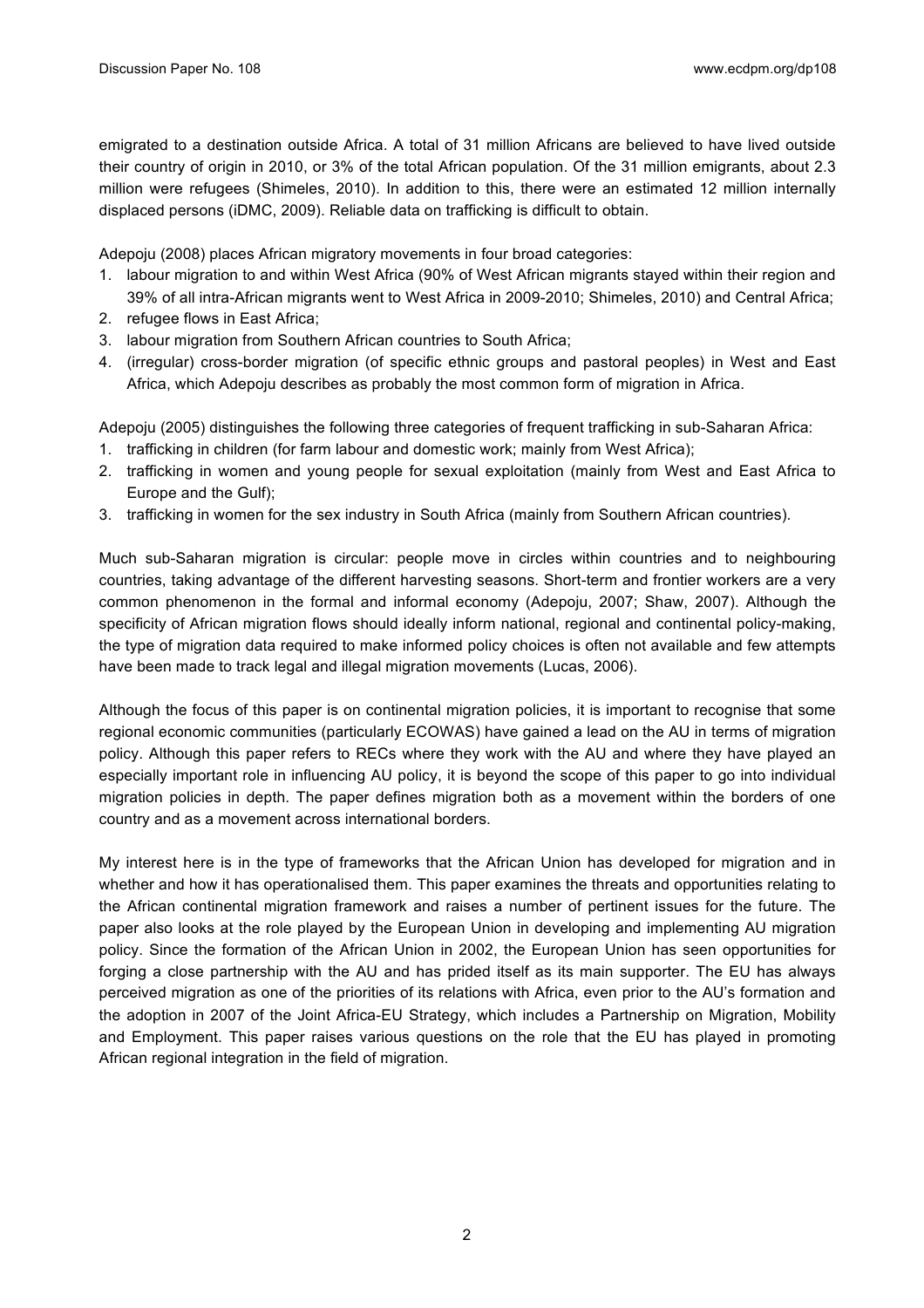## 2. African Union policy frameworks on migration

#### 2.1. General migration frameworks

The most important AU policy frameworks on migration adopted so far are the African Common Position on Migration and Development, and the Migration Policy Framework (both adopted in 2006). They were preceded by various meetings and summits on migration. The African Heads of State and Government met in Cairo in 1995, making recommendations on the legal, economic, political, social and administrative aspects of inter-African migration. The Assembly of Heads of State and Government endorsed these recommendations in 1996 (African Union, 2008a). In 2001, the Assembly of Heads of State and Government decided to create a strategic framework for a migration policy in Africa.<sup>1</sup> It took a further five years before the framework was actually adopted.

#### **2.1.1. The Migration Policy Framework for Africa**

The **Migration Policy Framework for Africa** is a wide-ranging document covering nine key issues:

- labour migration;
- border management;
- irregular migration;
- forced displacement;
- the human rights of migrants;
- internal migration;
- migration data;
- migration and development;
- inter-state cooperation and partnerships.

The document recommends strategies for certain issues and sub-themes. The Executive Council mandated the African Union Commission to develop a follow-up mechanism (African Union, 2006a).

#### **Box 1: The Migration Policy Framework for Africa**

#### **Objectives:**

- contribute to addressing the challenges posed by migration and ensure the integration of migration and related issues into national and regional agendas for security, stability, development and cooperation;
- work towards the free movement of people and strengthen intra-regional and inter-regional cooperation in matters concerning migration, on the basis of the established processes of migration at regional and sub-regional levels;
- create an environment conducive to facilitating the participation of migrants, in particular those in the diaspora, in the development of their own countries.

#### **Recommendations:**

- establish *regular, transparent* and *comprehensive labour migration policies;*
- develop a *pan-African framework* for the *free movement of persons;*
- enhance the *role of the AU* and other regional organisations in *effective border management;*
- *harmonise sub-regional migration policies*;
- *strengthen policies* to prevent *trafficking* and develop *regional countermeasures;*
- create *standards* for *return and readmission,* implement the *principle of non-refoulement;*

 $1$  Decision CM/Dec 614 (LXXIV), 2001.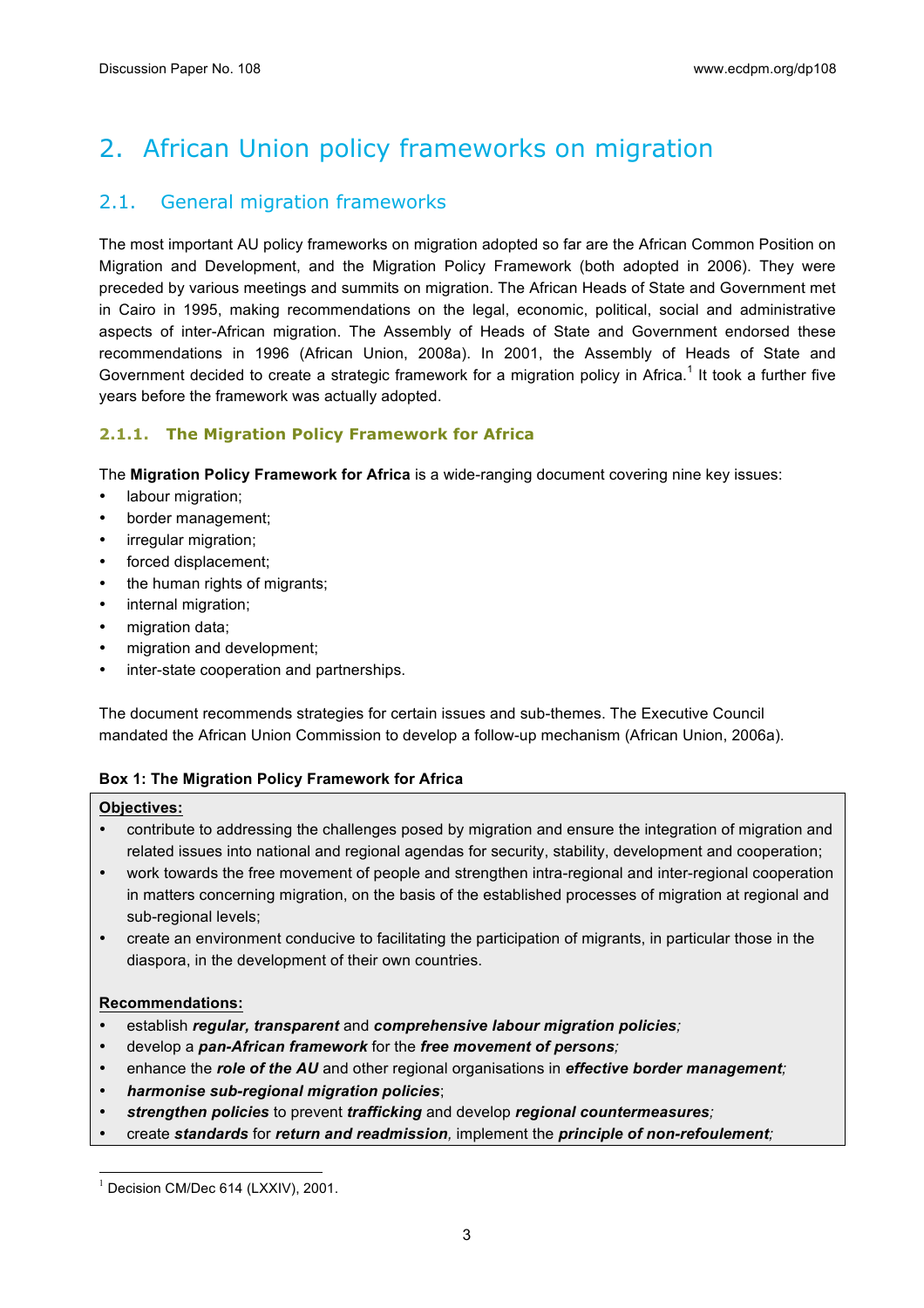- safeguard the *human security needs* of refugees;
- strengthen *intra-regional cooperation* in relation to the maximum *influx of refugees;*
- formulate a *strategic policy* on the management of *IDPs, address causes of internal migration;*
- ensure the *humane treatment of detained migrants* and guarantee their *access to the courts;*
- promote the *integration* of migrants;
- gather *data* for effective migration management, policy and cooperation, develop common data standards;
- foster stronger relations with African *diaspora;*
- promote a *NEPAD strategy for the retention of Africa's human capacities;*
- foster the transfer of *skills;*
- encourage *remittances***.**

**Implementation:** member states, RECs and the AU. No resource mobilisation frameworks are provided, but international organisations are invited to provide technical assistance and resources. **AUC mandate:** Develop a follow-up mechanism.

**Reports on follow-up:** African Union 2008a, 2009d.

In a report on the strategic framework (African Union, 2006b), the African Union Commission stated that the policy was a reference document that was not legally binding, and that the member states and RECs could retain those elements they felt appropriate or applicable to the specific migration situation in their country or region. The AUC made clear that member states could implement the policy in accordance with their own priorities and resources. The AUC also stated that the framework did not envisage priorities or resource mobilisation mechanisms for implementation, nor evaluation mechanisms for the recommendations, the idea being to allow states and regions to address their specific challenges and determine their own resources. International organisations were invited to provide technical assistance and support to states and RECs in implementing the framework.

A draft strategic migration policy framework was already published in 2004. It was initially planned to develop an accompanying implementation mechanism and to adopt the framework in the same year (African Union, 2004a, b). However, it took two years to agree on the final version of the framework. At the same time, the proposal for an implementation mechanism was dropped so as to enable member states to implement whatever parts they wanted. The lack of an implementation mechanism for the framework leaves the AUC without any clear instructions on how the framework should be enforced. One could also say that it is not clear what such a follow-up should consist of; it leaves the framework without any teeth. Black (2004) claims that the framework was not adopted earlier due to the neutral stance or outright hostility of African governments. Having examined the contents of various PRSPs on migration, Black found that a link between migration and poverty reduction was either not mentioned at all or seen as having negative implications (i.e. as contributing to population growth, crime, HIV-AIDS, etc). He noted that government migration policies were restrictive, except for their interest in linking up with the diaspora.

#### **2.1.2. The African Common Position on Migration and Development**

In parallel with the negotiations on the strategic framework, an expert meeting was held in Algeria to prepare a **Common African Position on Migration and Development** in 2006, in preparation for a conference with the European Union on the same topic. The Position was adopted $^2$  at the AU Summit in July 2006, prior to the Africa-EU Conference on Migration and Development in November in Libya (see section 1.3). The Position (African Union, 2006c) highlights 11 priority issues (see Box 2) and makes a

 $2$  (Doc.Ex.Cl/277 (IX)), 2006.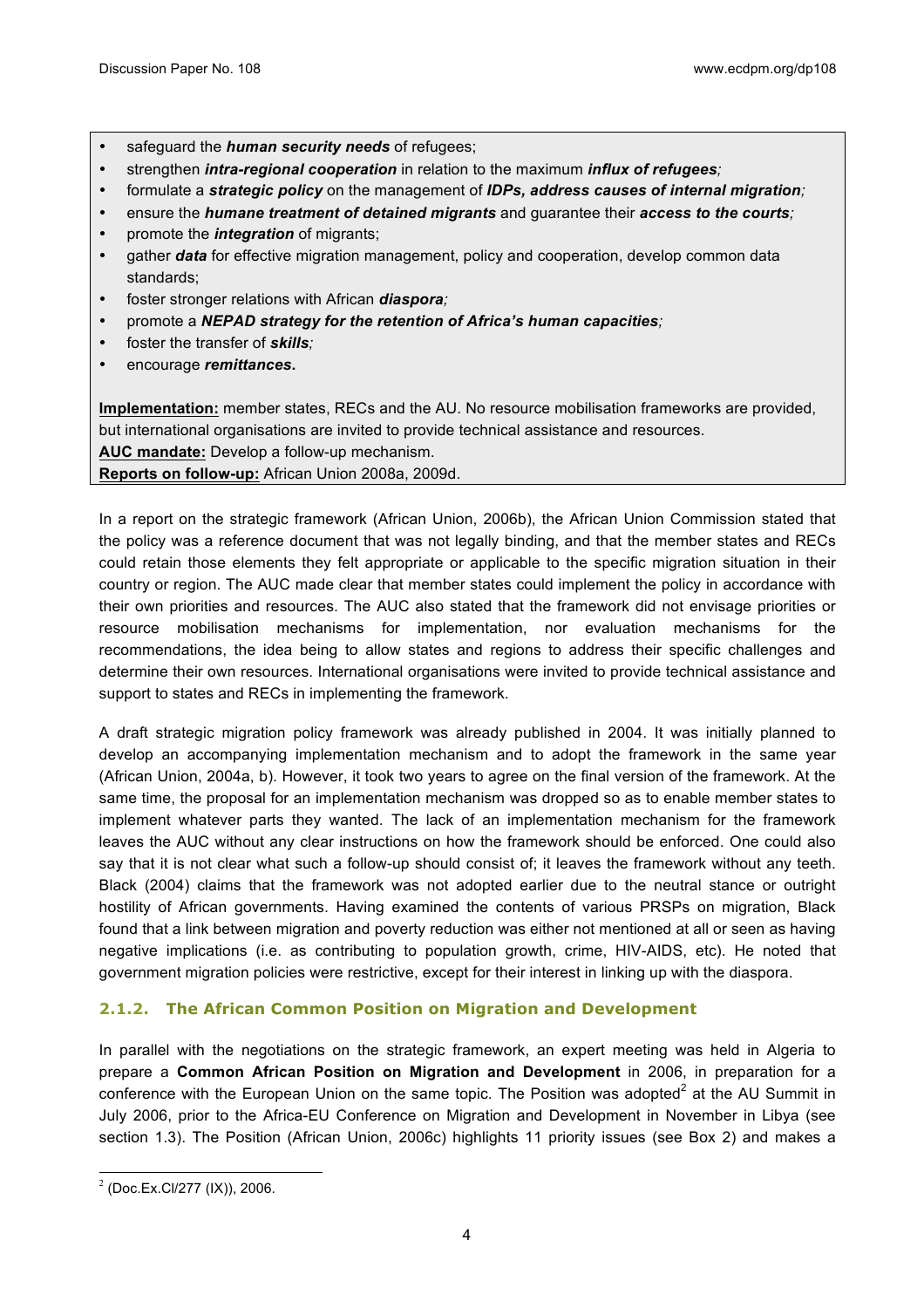number of recommendations for action at national, continental and international levels. At a continental level, the Position recommends:

- creating legal frameworks for combating illegal migration;
- concluding cooperation agreements to manage migration;
- striking a balance between security for legal migrants, freedom of movement and the humanitarian obligation to protect;
- setting up mechanisms to bring together national focal points on migration;
- promoting effective border controls;
- encouraging the involvement of the diaspora.

At an international level, the AU called on the EU to implement the Cairo Plan of Action, and to recognise academic and professional qualifications obtained in Africa. It called for visa facilitation to ease the movement of persons and reduce the role of traffickers, requested all actors to ratify the UN Convention on the Protection of the Rights of All Migrant Workers, and called on developed countries to reduce the costs of money transfers.

#### **Box 2: The African Common Position on Migration and Development**

**Objective:** developing a **comprehensive and balanced approach** to migration in light of the increase in migratory flows.

#### **Agreements:**

- **Migration** as an effective tool for **development:** enhances income distribution, productive growth and the empowerment of women, and improves partnership amongst the developed and African countries.
- The loss of **human resources and brain drain** is a handicap for sustainable development.
- **Labour migration** is beneficial to both countries of origin and countries of destination. African countries should establish regular, transparent and comprehensive labour migration policies.
- **Remittances** play a significant role in developing nations, but should not be confused with official development aid.
- African states should strengthen and enhance the involvement of the **diaspora** to foster the migrationdevelopment nexus.
- Irregular migration is closely linked with **peace, security and stability**. Combating irregular migration and establishing migration management systems can help to foster security and stability.
- Migrants' **human rights** should be safeguarded.
- More **women** migrate and their rights must be taken into particular consideration in migration management.
- Increasing numbers of **children** migrate irregularly. The challenge of child trafficking must be addressed.
- The consequences of the **migration of elderly people** need to be understood in order to cater for their needs.
- There is a need for **common regional policies** for the management of migration within RECs. Capacity-building initiatives should be promoted at national, regional and continental levels.
- Bilateral and multilateral efforts to strengthen cooperation on labour migration are needed.

**Implementation:** member states, RECs, the African Union and the European Union. **Role of the AUC:** Chairperson to engage with the AU at ministerial conferences, and present positions at conferences and at the UN High-Level Dialogue on Migration and Development. **Reports on follow-up:** African Union 2008a, 2009d.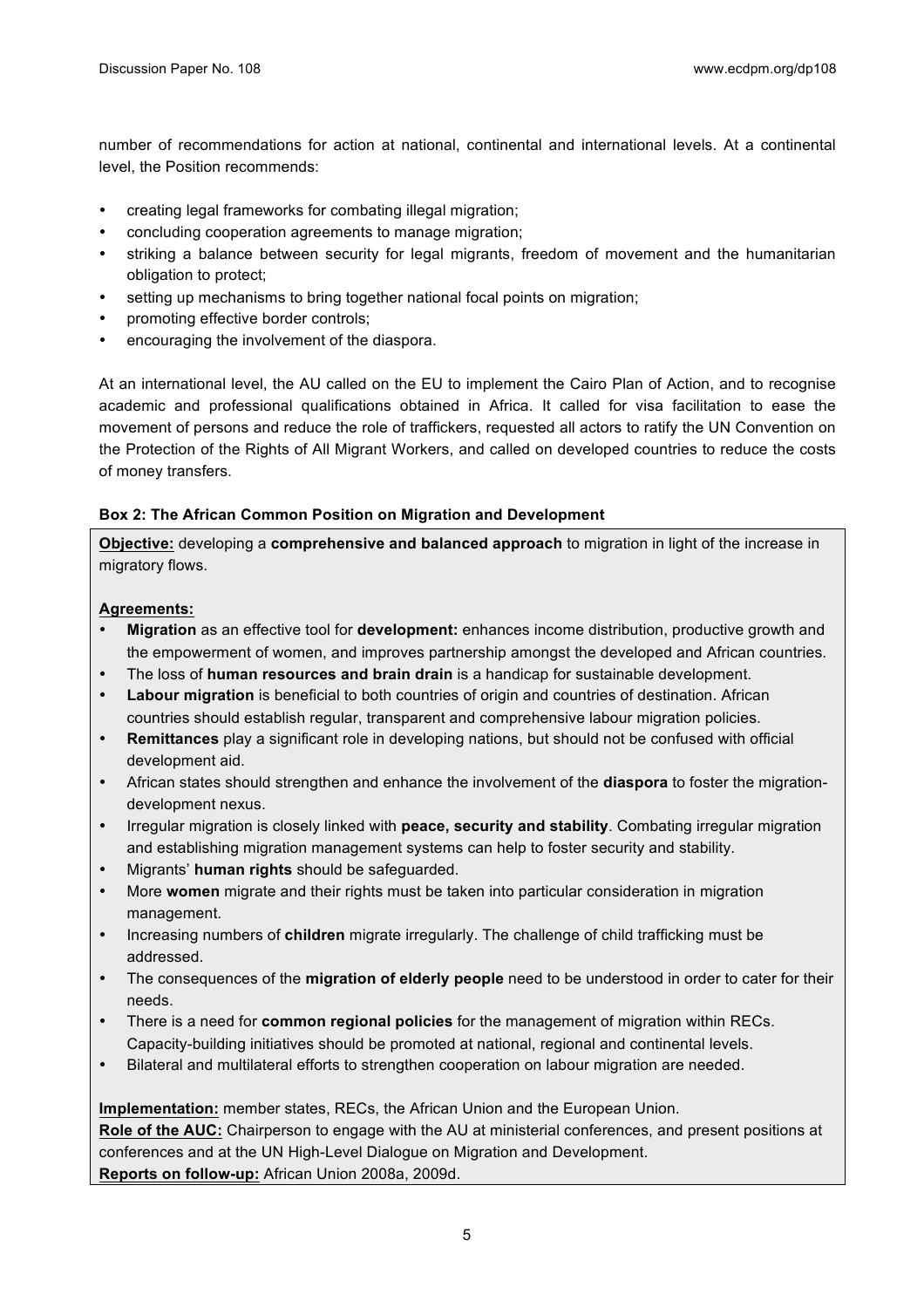#### 2.2. AU Frameworks on refugees, returnees and internally displaced persons

In 2009, the AU adopted the African Union Convention for the Protection and Assistance of Internally Displaced Persons in Africa, the **Kampala Convention**, which is the first legally binding document on internal displacement worldwide. The Convention was preceded by a number of OAU and AU decisions in the area of refugees and IDPs. For example, the OAU adopted a Convention governing the specific aspects of refugee problems in Africa in 1969 (the 'OAU Refugee Convention'). This provides the most comprehensive legal basis for refugee protection worldwide.

#### **Box 3: OAU Refugee Convention**

**Objective:** Humanitarian approach to solving the problems of refugees.

#### **Obligations:**

- member states must receive and settle recognised refugees;
- member states may appeal to the OAU or directly to other member states to lighten their burden;
- refugees may not undertake subversive activities against another member state;
- no refugee is to be repatriated against his or her will;
- refugees who voluntarily return must not be penalised;
- member states must issue travel documents for refugees.

**Implementation:** MS to provide the OAU Secretariat with information and data on:

- 1. the condition of refugees;
- 2. the implementation of the Convention;
- 3. laws, regulations and decrees currently in force in relation to refugees.

Within the African Union, it was felt that an IDP Convention was also needed alongside the OAU Refugee Convention, as the majority of forced migrants in Africa in the past two decades had been IDPs (African Union,  $2009a$ ). $3$ 

 $3$  The OAU passed resolutions on refugees and displaced persons in Africa in 1992 ((CM/RES1370 (LV) and in 1997. These called for a ministerial meeting to 'discuss and find durable solutions to the problem of refugees and internally displaced persons in Africa' (CM/dec.362 (LXVI)). This meeting was subsequently held in Khartoum in 1998. After the OAU was transformed into the AU, the AU Executive Council called on the Commission in 2004 to ensure that an appropriate legal framework was created to ensure the protection of IDPs (EX/CL/Dec.127(V). Prior to the AU, the Heads of State and Government of the member states of the International Conference on the Great Lakes Region adopted a Protocol on the Protection and Assistance to IDPs in 2006.The first AU Ministerial Conference on Refugees, Returnees and Internally Displaced Persons took place in Ouagadougou in June 2006. The subsequent declaration called for a special summit on the issue (African Union, 2006d). The AU Executive Council of the African Union, in its decision EX.CL/Dec.289 (IX) adopted in the same month, called on the Commission to prepare a special summit on IDPs and notably also called on the Commission to establish a mechanism to monitor forced displacement. The member states were asked to review the draft Convention in preparation for the Summit in 2007-2008 and the draft version was adopted at the 3rd AU Ministerial Conference on Refugees, Returnees and IDPs in November 2008. According to Abebe (2010), the member states generally welcomed the idea of codification and participated actively in the drafting process. In October 2009 (African Union, 2009b), the Convention was signed at the Special Summit (originally planned for 2008) in Uganda. Apparently, the delay had to do with funding uncertainties and the need to hold the Latin America-Africa Summit at the same time (Abebe, 2010).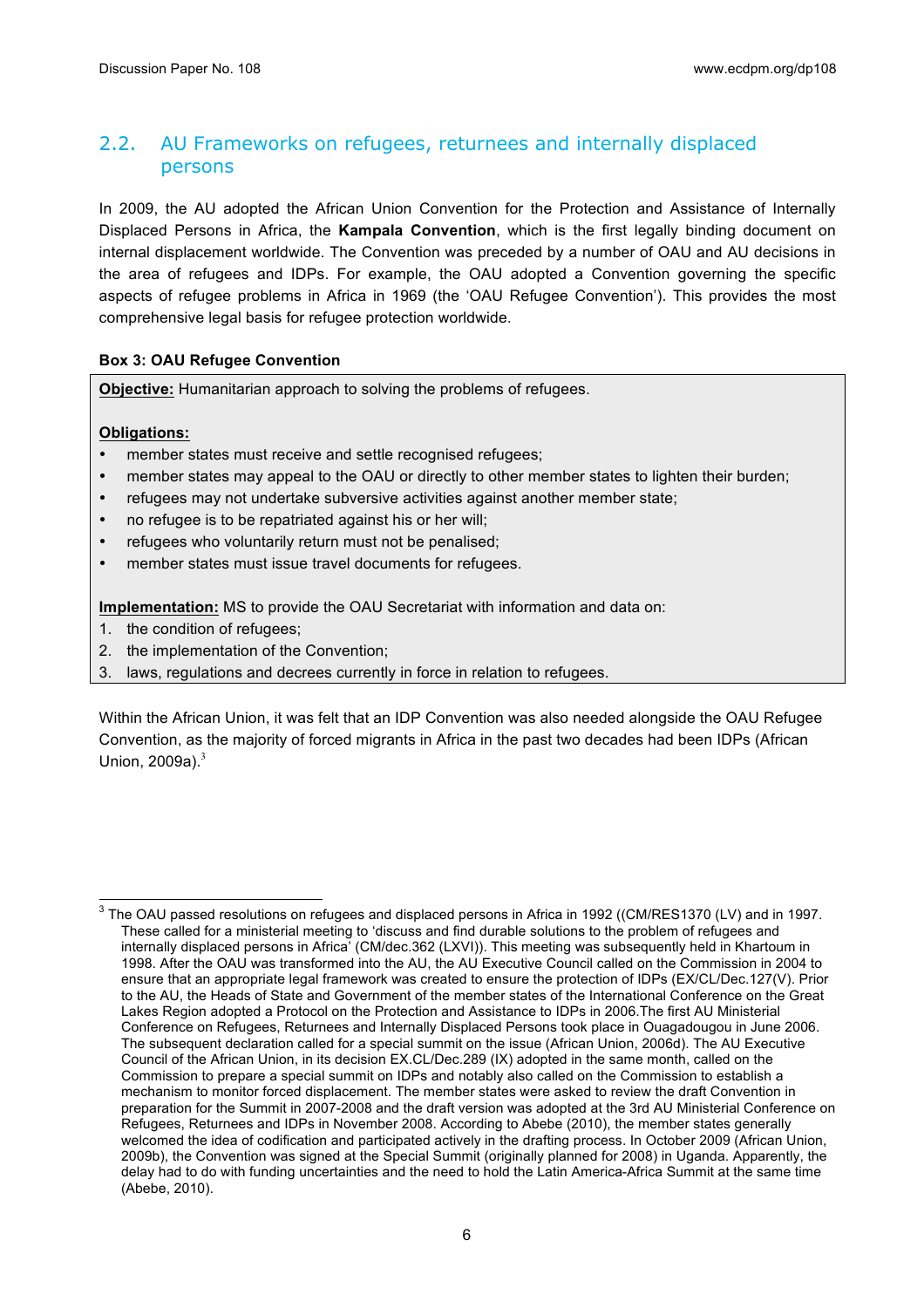#### **Box 4: The AU Convention for the protection and assistance of internally displaced persons in Africa**

**Objective:** to create a legal framework to prevent or mitigate, prohibit and eliminate the root causes of internal displacement.

#### **Obligations**

- prohibits arbitrary displacement as a result of various man-made causes, such as conflicts and development projects;
- prohibits armed groups and their members from engaging in arbitrary displacement, or other violations of the basic human rights of internally displaced persons;
- reiterates the individual responsibility of members of armed groups under national and international criminal law, for violations committed against IDPs

**Implementation:** Conference of State Parties to monitor and review implementation. **Role of the AUC:** ? **Follow-up reports:** None published so far.

Under the Kampala Convention (African Union, 2009c), States have a primary duty and responsibility to provide protection and human assistance to IDPs within their territory. The Convention obliges signatories to prohibit and prevent arbitrary displacement, guarantee the human rights of IDPs under international humanitarian law, and devise an early warning system. The Convention includes a monitoring and compliance article (Article 14), formulated as the result of lengthy negotiations (Abebe 2010). This article proposes that a Conference of State Parties be established, to monitor and review the implementation of the objectives and enhance the capacity for cooperation. The same article also stipulates that this Conference should be convened and facilitated by the AU. When presenting their reports under Article 62 of the African Charter on Human and People's Rights and under the African Peer Review Mechanism (APRM, only applicable to members), the member states are required to specify the legislative and other measures that have been taken to give effect to the Convention. The Convention does not contain references to international concepts like humanitarian intervention and the responsibility to protect. These were omitted so as to avoid problems with its adoption (Abebe, 2010). By January 2011, the Convention had been signed by 31 of the 53 AU member states, but only ratified by four, i.e. Uganda, Sierra Leone, Zambia and Chad (African Union, 2011a). It needs to be ratified by 15 States in order to enter into force.

#### 2.3. Africa-EU policy frameworks for migration

Beyond the 'purely' African migration policy frameworks, the AU has also signed a number of joint frameworks with the EU. The EU and the OAU met for the first time at summit level in Cairo in 2000, where they committed themselves to adding a new strategic dimension to the global partnership between Africa and Europe. They adopted the **Cairo Plan of Action** during this summit. This includes a section on migration, in which both parties agree to:

- 1. support African countries in ensuring free intra-African mobility of labour and migration in the spirit of the Abuja Treaty;
- 2. collaborate in addressing the root causes of migration and asylum-seeking in source, transit and recipient countries;
- 3. collaborate further on the issue of the reciprocal integration of migrants, migrant rights and readmission agreements between the European and African countries;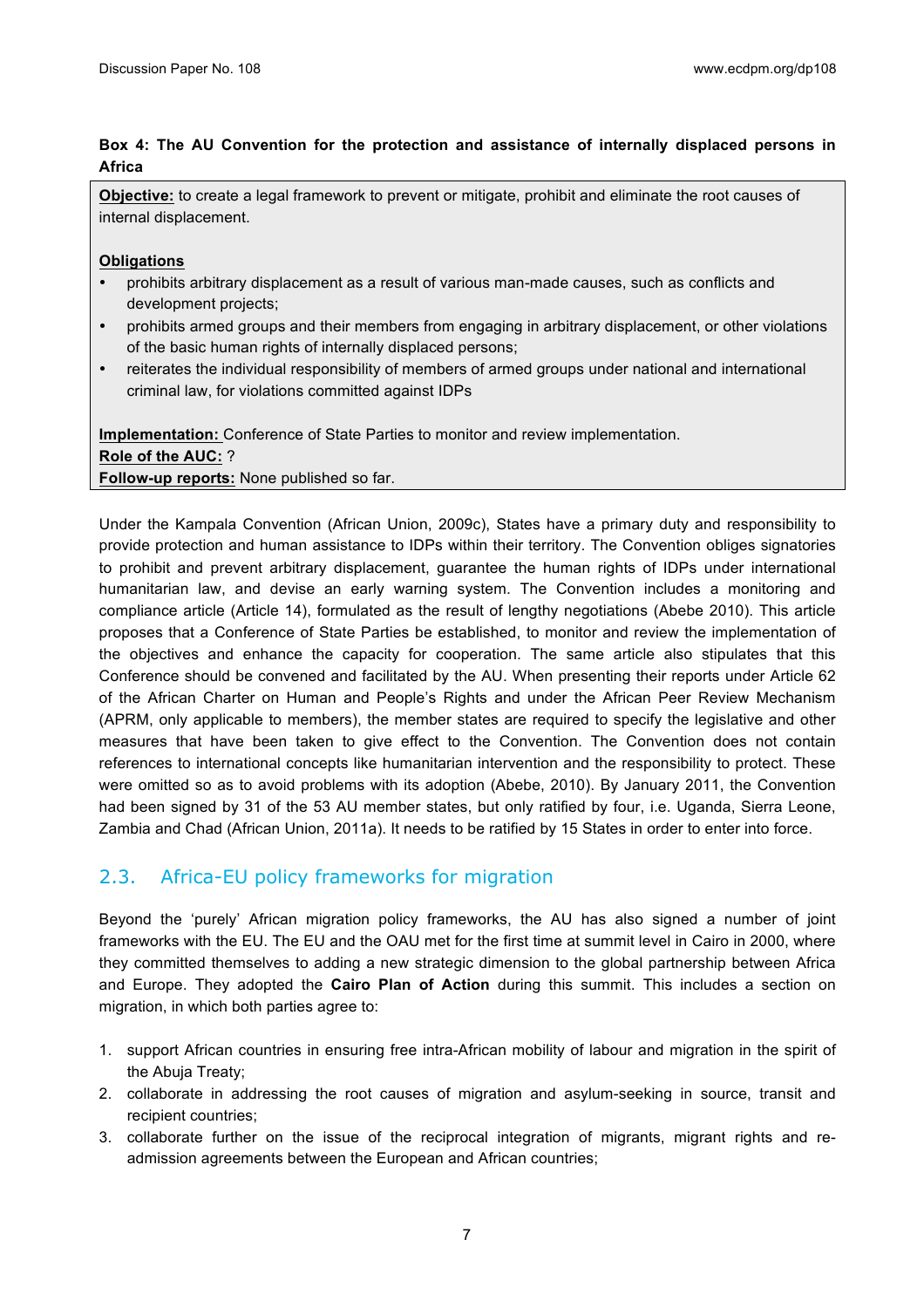4. recognise the need for measures to combat racism and xenophobia and to secure the respect of the dignity and protection of the migrants' rights (EU, OAU, 2000).

At a subsequent ministerial troika meeting between the EU and the AU In 2002, ministers considered the joint Draft **Ouagadougou Action Plan to Combat Trafficking in Human Beings, especially Women and Children** . This was **signed in 2004** and adopted in 2006.

Various joint communiqués issued by the Troikas in 2003 and 2004 note the growing importance of jointly addressing migration-related problems. In Bamako in 2005, the two sides agreed to start a comprehensive dialogue on migration; the EU delegation proposed holding a joint ministerial conference on migration. During this period, there was a large influx of irregular African migrants into the EU. These flows also consisted of smuggling and trafficking. Spain and France initiated a **Euro-African Conference on Migration and Development in Rabat in 2006**, focusing on West African migratory routes.

However, the EU felt that, in the spirit of the continental partnership between Africa and Europe, it was in its interests to build a wider, continental partnership on migration. The result was the **Joint Africa-EU Declaration on Migration and Development**, adopted at the joint ministerial meeting in **November 2006 in Tripoli**, at which the Joint Action Plan on Trafficking was also adopted. The Joint Declaration forms the basis for the Migration, Mobility and Employment Partnership of the Joint Africa-EU Strategy, adopted in 2007 (see section 4.1).

#### **2.3.1. The Joint Africa-EU Declaration on Migration and Development**

The Joint Declaration (AU & EU, 2006) adopted in Tripoli commits the two parties 'to a partnership between countries of origin, transit and destination to better manage migration in a comprehensive, holistic and balanced manner, in a spirit of shared responsibility and cooperation'. It covers nine key areas:

- migration and development;
- migration management challenges;
- peace and security;
- human resources and brain drain;
- concern for human rights and the well-being of the individual;
- sharing best practices;
- regular migration opportunities;
- illegal or irregular migration;
- the protection of refugees.

A comparison of the African Common Position on Migration and Development with the Joint Declaration suggests that the issues addressed are an amalgam of AU recommendations from the African position and EU interests, with two exceptions:

- The Joint Declaration contains a section on illegal migration and another on migration management challenges that are not found in the African position. These call for concrete action to regulate the influx of migrants from Africa. The Joint Declaration also emphasises the link between high African unemployment and illegal migration.
- On legal migration, the Joint Declaration is more cautious, describing it as 'regular migration opportunities' while the AU refers to 'labour' migration. The Joint Declaration notes that simplified entry procedures for specific people may be discussed and seasonal temporary migration schemes developed. The EU undertakes to assist with the implementation of African regional free-movement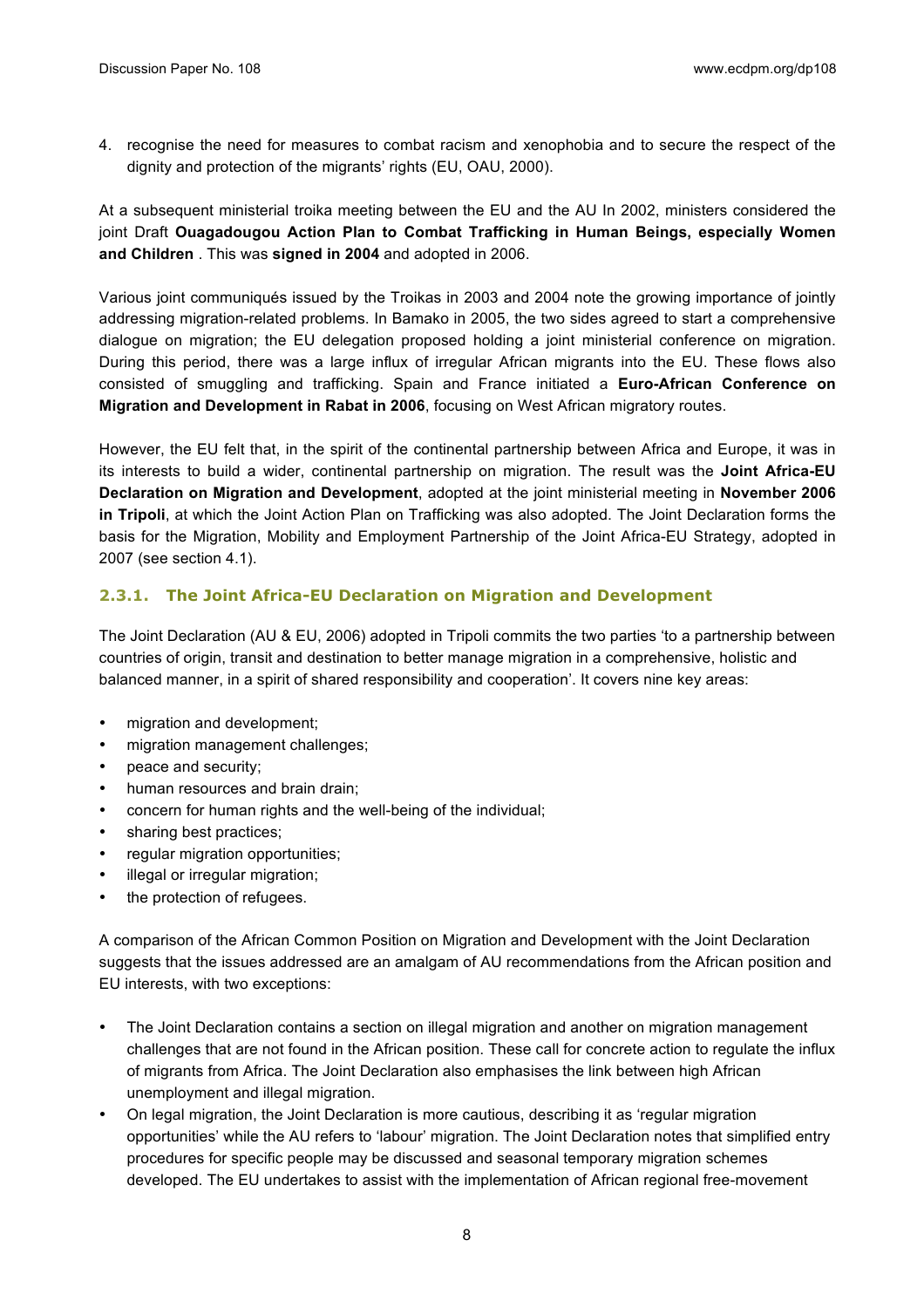arrangements. Strangely, this section in the Joint Declaration does not refer to the need for circular migration, although this is mentioned in the section on migration and development.

#### **2.3.2. The Joint Africa-EU Ouagadougou Action Plan to Combat Trafficking**

Another joint product is the **Ouagadougou Action Plan to Combat Trafficking in human beings, especially women and children**. It focuses on prevention, awareness-raising, and victim protection and assistance. It makes a number of proposals for legislative frameworks and policies that states should adopt or develop. On prevention and awareness-raising, states are asked to provide education and training and viable employment, empower girls, safeguard children's rights, mount media campaigns against trafficking, and mobilise families and NGOs. On victim protection and assistance, states are called upon to adopt appropriate measures for the former, encourage victims to testify against offenders (albeit taking their safety into account), avoid their criminalisation and provide psychological, medical and social assistance. They are asked to ensure the effective prosecution of traffickers and strengthen training for government personnel. The Action Plan calls for the creation of focal points and the development of regional action plans as mechanisms against trafficking.

#### 2.4. Reflections on the frameworks

The AU has adopted two very comprehensive migration frameworks, demonstrating that it recognises the threats and opportunities facing Africa on account of migration. The documents contain useful recommendations that, if fully adopted, could improve the lives of those forced to migrate and help those who choose to migrate. However, member states can choose to ignore the Common Position and Framework as they are reference documents and the AUC was not mandated to develop implementation mechanisms. The member states have not limited their sovereignty vis-à-vis the continental level in any way. Some commentators argue that presenting the frameworks as guidelines was the only way to get them adopted, as there was no political traction to adopt anything more powerful (interviews, 2011).

The Kampala Convention is the only legally binding document. Its adoption represents considerable progress, recognising as it does that refugees and IDPs are a big problem that African countries need to address. The problem is twofold: both the reasons why people become refugees or IDPs and the resultant effects. More member states still need to ratify the Convention for it to come into effect and it needs recognisable follow-up. The AU is holding regional consultative meetings on the implementation of the Convention.

The fact that the EU plays a role in African migration policy is obvious merely from the fact that two of the AU's migration policy frameworks have been jointly agreed with the EU. It also seems likely that the fact that the Migration Policy Framework (five years after it was first mentioned in AU documents) and the African Common Position on Migration were both adopted in 2006 had something to do with the EU's push for a joint summit meeting on migration. Before then, the AU had wanted to have its own internally agreed documents. The Kampala Convention is an exception in this regard, seemingly based on African traction with less external influence

Beyond explicit agreements on migration, the AU has also discussed a number of issues linked to migration (NEPAD, 2002 Durban Conference on Security, Stability, Development and Cooperation) and specific aspects of migration policy (for instance, the work on diaspora, see also section 3.2) since the signing of the Abuja Treaty (Gnisci, 2008).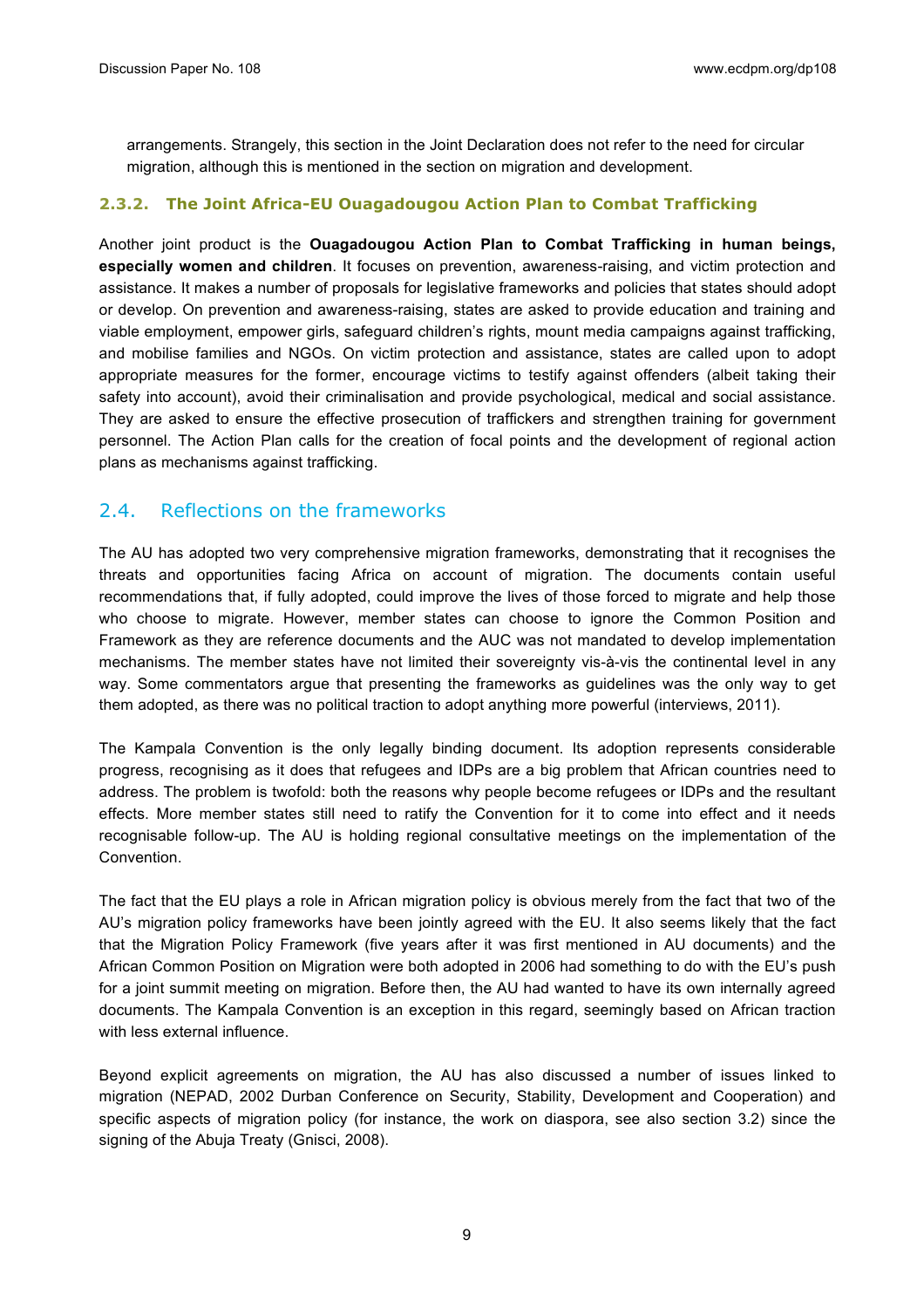## 3. The implementation of AU migration policy frameworks

#### 3.1. The role of the African Union Commission and RECs

Within the African Union Commission, a number of departments are involved in preparing and implementing AU migration policy. The **Department of Social Affairs** (DSA) has a Division on Labour, Employment and Migration and is regarded as the focal point for migration within the  $AUC<sup>4</sup>$  The DSA also has officers for trafficking and employment. The **Department of Political Affairs** has a Humanitarian Affairs, Refugees and Displaced Persons Division. One of their staff also deals with mobility issues. CIDO, the **African Citizens Directorate** deals with the diaspora. For the amount of migration issues they have to cover, the AUC Divisions dealing with migration are understaffed and consultants are often recruited to handle certain tasks.<sup>5</sup>

The ECOWAS has a 'Free Movement of Persons Department', operating under the Commissioner for Trade, Customs and Free Movement. The 'Trafficking in Persons Unit' in the Humanitarian and Social Affairs Department is answerable to the Commissioner for Human Development and Gender. There is a 'labour and immigration department' in the EAC, operating under the Director of Social Sectors. The IGAD has a subsection on migration under Economic Cooperation and Social Development, focusing on border management and illegal migration. The organisational chart for the SADC does not include a unit dealing with migration.

#### 3.2. Implementation initiatives

All the frameworks mentioned in section 2 include either a follow-up mechanism or recommendations which the AU, the RECs and the member states can take forward. The migration framework speaks of a follow-up mechanism, yet it is difficult to see what this could consist of, given that the framework is a reference document without any 'teeth'. The AUC took it to mean the dissemination of the document, for which they visited various RECs in 2008 and held consultative meetings and workshops to share information, produce reports on the progress made by the various RECs on migration policy, and identify issues that should be dealt with by the AU, the RECs and individual countries. Unfortunately, the outcomes of these deliberations have not been made public.

The IGAD, one of the less advanced RECs in the area of migration policy, seems to have been most open to AU involvement in its policy-making. The AU report notes that the IGAD, in consultation with and with the assistance of the AUC, should develop a draft regional migration policy framework. This had not yet happened in 2010. Other RECs seem to have been less willing (in the case of CENSAD) or see less need (ECOWAS) to have the AU involved, given that the conclusions drawn from the meetings stated that they would keep each other informed and that AU representatives would be invited to attend REC workshops. The EU funded or co-funded these visits (African Union, 2009d). They can be regarded as first steps on the long road towards achieving the ambitions set out in the various policy frameworks.

The following sections examine the initiatives taken by the AU, most of them after these visits had taken place. The focus is on migration and development, irregular migration and mobility. The operationalisation of the Joint Africa-EU Declaration on Migration and Development is discussed in section 4.

<sup>&</sup>lt;sup>4</sup> For example, the Migration Programme Coordinator leads the migration partnership with the EU. The post is funded by the EU.<br>5 The recruitment of staff takes a long time. For example, the previous DSA Migration Programme Coordinator left in

<sup>2009.</sup> A new incumbent was recruited in March 2010, but has yet to take up his post.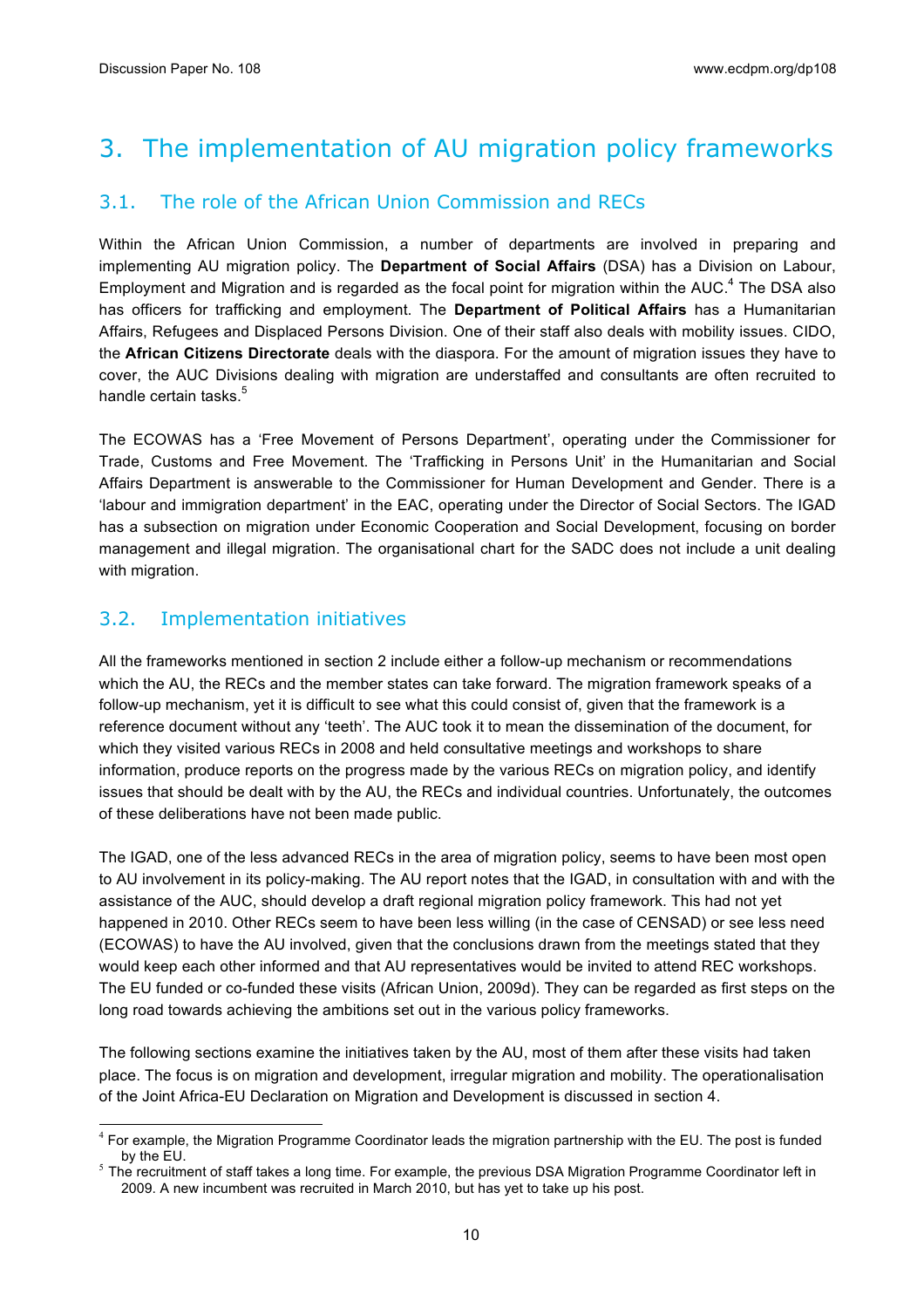#### **3.2.1. Irregular migration**

The main AU initiative in the area of irregular migration is COMMIT (**AU Commission Initiative against Trafficking**, 2009-2012), which seeks to follow up on the Ouagadougou Action Plan on trafficking (see section 1.3.2). The African Union presented a strategy for COMMIT in 2009 (African Union, 2009e).<sup>6</sup> The AUC launched COMMIT in Addis in June 2009 and subsequently in SADC in July 2009, in ECOWAS in March 2010 and in IGAD and EAC in December 2010. In ECOWAS, IGAD and EAC, workshops to operationalise the Ouagadougou Action Plan were held after the COMMIT launch. The IGAD and EAC are supposed to develop regional action plans on trafficking, as well as regional monitoring and evaluation mechanisms ((African Union Commission, 2010a).<sup>7</sup> The AUC will be organising workshops on enhancing victim and witness protection during criminal prosecutions in 2011, probably in ECOWAS, IGAD and EAC as well as for North African member states. In May 2011, the AUC, in cooperation with EAC, IGAD and IOM, organised a meeting to design EAC and IGAD awareness-raising campaigns on trafficking and to build capacity for the drafting of national strategies (African Union, 2011c). The implementation of the strategy is thus more or less on track, although doubts have been raised about its impact on the ground so far.<sup>8</sup> There is a need for national and regional focal points on human trafficking that could make the initiative more effective.

As is mentioned in section 1.2, the **Kampala Convention on internally displaced persons** (IDPs) contains an article (Article 14) on implementation. In February 2010, the Executive Council decided that a **Plan of Action** for the promotion and implementation of the outcomes of the Special Summit on refugees, returnees and internally displaced persons in Africa should be drawn up.<sup>9</sup> AU Ministers in charge of forced displacement agreed on the Action Plan in June 2010 ((AUC, 2009a), $^{10}$  and asked the member states to submit regular progress reports. However, the Plan has not been made publicly available.<sup>11</sup> The AUC is holding regional consultative meetings in 2011, to develop and harmonise implementing activities. The meetings are designed to propose region and country plans (African Union, 2011b). It is not entirely clear how the Plan of Action promoting and implementing the outcomes of the Special Summit on refugees, returnees and IDPs, which is essentially the Kampala Convention, links to the monitoring of the Convention itself through the Conference of State Parties as laid down in the Convention (once it comes into force). In other words, the Plan of Action cannot replace effective monitoring mechanisms.

 $6$  According to the strategy, 2009-2010 was to be used for consultant research on the status of trafficking in Africa to allow for evidenced-based advocacy and to help member states design national legislative and policy reforms to address trafficking. Awareness-raising and capacity development workshops were also to be held to inform policymakers and enforcement officials about the Ouagadougou Action Plan and develop mechanisms to monitor its implementation. The two years, 2010 and 2011, were to be used to hold conferences on the protection of victims/survivors of trafficking, to encourage member states to reform their criminal justice system and harmonise their policy and legal frameworks, including protection for victims and survivors of trafficking. For 2011-2012, the strategy foresees conferences on the prosecution of traffickers for judicial and enforcement officials to encourage

member states to reform their systems accordingly.<br><sup>7</sup> Prior to the AUC initiative, ECOWAS and SADC had adopted their own plans on trafficking, the 2009-2012 SADC Strategic Plan of Action on Combating Trafficking in Persons, the Declaration of Action against Trafficking in Persons of ECOWAS (subsequent plans, starting in 2001) and the ECOWAS and ECCAS (Economic Community of Central African States) Joint Action Plan against Trafficking in Persons, especially women and children in West and Central Africa. ECOWAS set up an anti-trafficking unit after the 2001 Action Plan was adopted, to act as a focal point on counter-trafficking. ECOWAS has also developed tools such as a 'Model Bilateral Agreement on cooperation and mutual legal assistance in protecting children from trans-border trafficking' (UN Office of the High Commissioner of Human Rights, 2010).<br>8 Some commentators claim that AU member states have failed to send experts to the meetings and have sent

different people to each meeting, which limits their effectiveness and makes them a capacity-building exercise for people who may never work on human trafficking.<br><sup>9</sup> (EX.CL/Dec.529 (XVI)<br><sup>10</sup> (EX.Q.IDEQ.523.00.00)

 $10$  (EX.CL/DEC.567 (XVII)<br> $11$  The Council also decided to increase member states' contribution to the refugees and IDPs fund from two to four percent of the operational budget of the Commission. This is a gradual rise, starting in January 2011.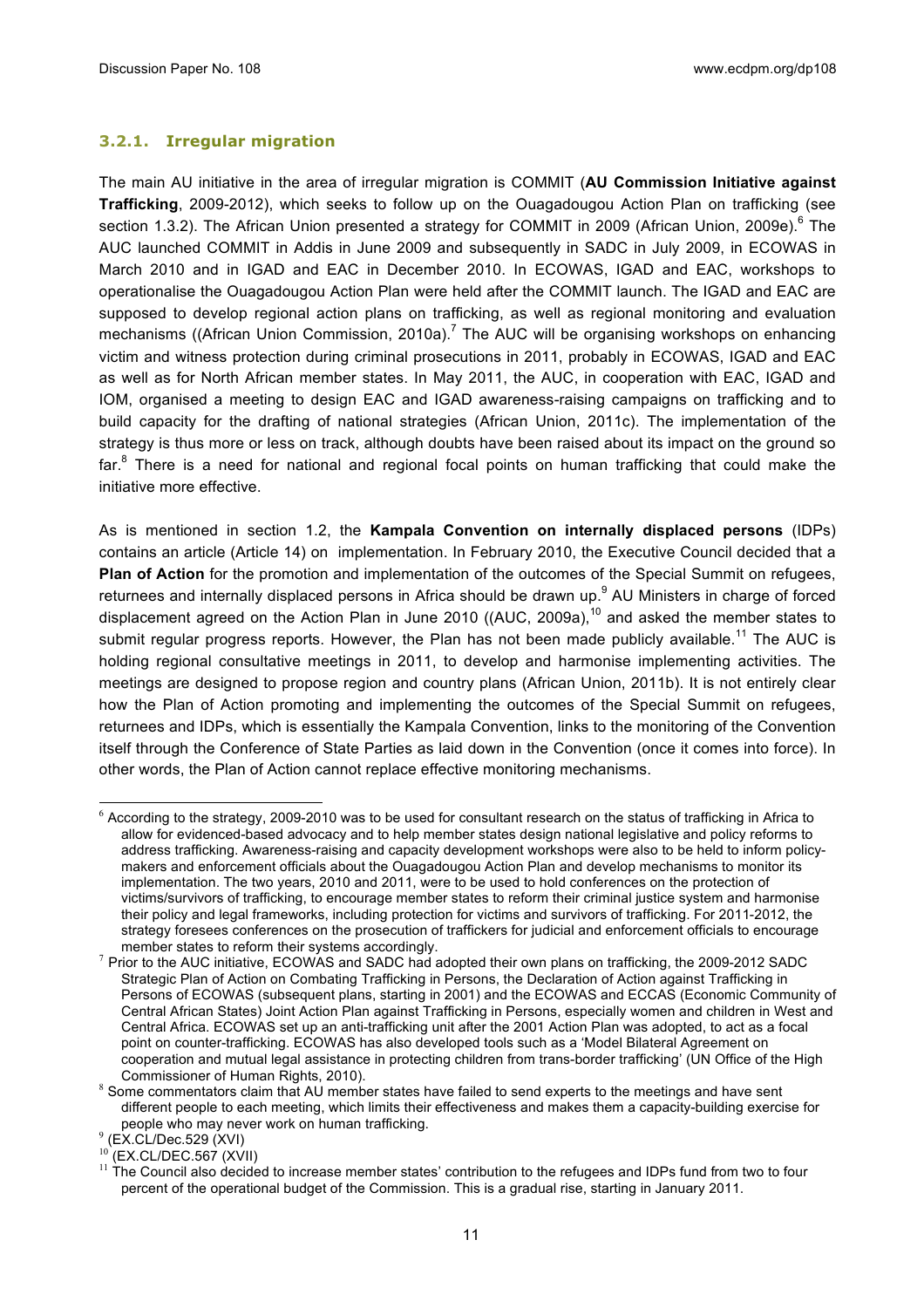#### **3.2.2. Migration and Development**

Since its beginnings, the African Union has sought to include the **diaspora** in its activities. The first ordinary session of the Executive Council in July 2002 mandated the AU to work with the diaspora. In 2003, the AU inserted a new clause in the Constitutive Act to invite and encourage the full participation of the African diaspora in the building of the African Union. The AUC's 2004-2007 Plan of Action included a 'Citizens of Africa' Programme'.<sup>12</sup> Its aims are to set up a diaspora expert database, systematically include diaspora expertise in AU programmes, and fully involve the diaspora in ECOSOCC (African Union, 2004c). An AU-South Africa-Caribbean Diaspora Conference was held in the Caribbean in 2005. Together with other partners, the AU organised regional consultative conferences in Latin America, Europe, the US, the Caribbean and Africa in 2007. As a result of these meetings, the first African Diaspora Ministerial Conference was organised in South Africa in November 2007 (Government of South Africa, 2008).

The delegates attending the regional consultative meetings agreed on six themes that needed to be addressed:

- global dialogue, peace and stability;
- historical, socio-cultural and religious commonalities;
- knowledge-sharing;
- women, youth, children and vulnerable groups;
- economic cooperation:
- regional development and integration (South African Department of Foreign Affairs, 2007).

The first African Diaspora Summit was originally planned for 2008 in South Africa. It was postponed several times and has still not taken place, but is now thought likely to take place in Botswana in 2011. The AUC has since launched a project with the World Bank to conduct a global mapping of African diasporas. It is establishing a framework to engage with diasporas by setting up regional networks (African Union Commission, 2009b). It remains to be seen how the AU can add value to the existing efforts of member states and RECs to engage their diaspora.

On **remittances,** the African Union, supported by the World Bank (together with IOM, the EC and the AfDB), is in the process of establishing the African Remittances Institute. The institute aims to strengthen the capacity of member states of the African Union, payers and beneficiaries, the private sector, universities and other stakeholders to develop and implement strategies and operational instruments for using remittances as tools for poverty reduction. The project was launched in June 2010. A Secretariat for the Establishment of an African Remittances Institute, paid by the World Bank, has been formed within the AUC. Some AU officials note that the project is not (yet?) fully integrated with the AU's other activities in the area of migration (interviews, 2011).

The AU has tried to influence EU decision-making on **brain drain**. It contributed to a workshop on policy coherence for development and brain drain in January 2008, arguing that the EU's proposal for the blue card directive (i.e. providing attractive conditions for entry into the EU for highly qualified migrants) was not in line with EU's commitment to promote policy coherence for development, as it did not contain binding measures to counteract the brain drain (African Union, 2008b).

 $12$  Adopted at the 4th ordinary session of the Executive Council.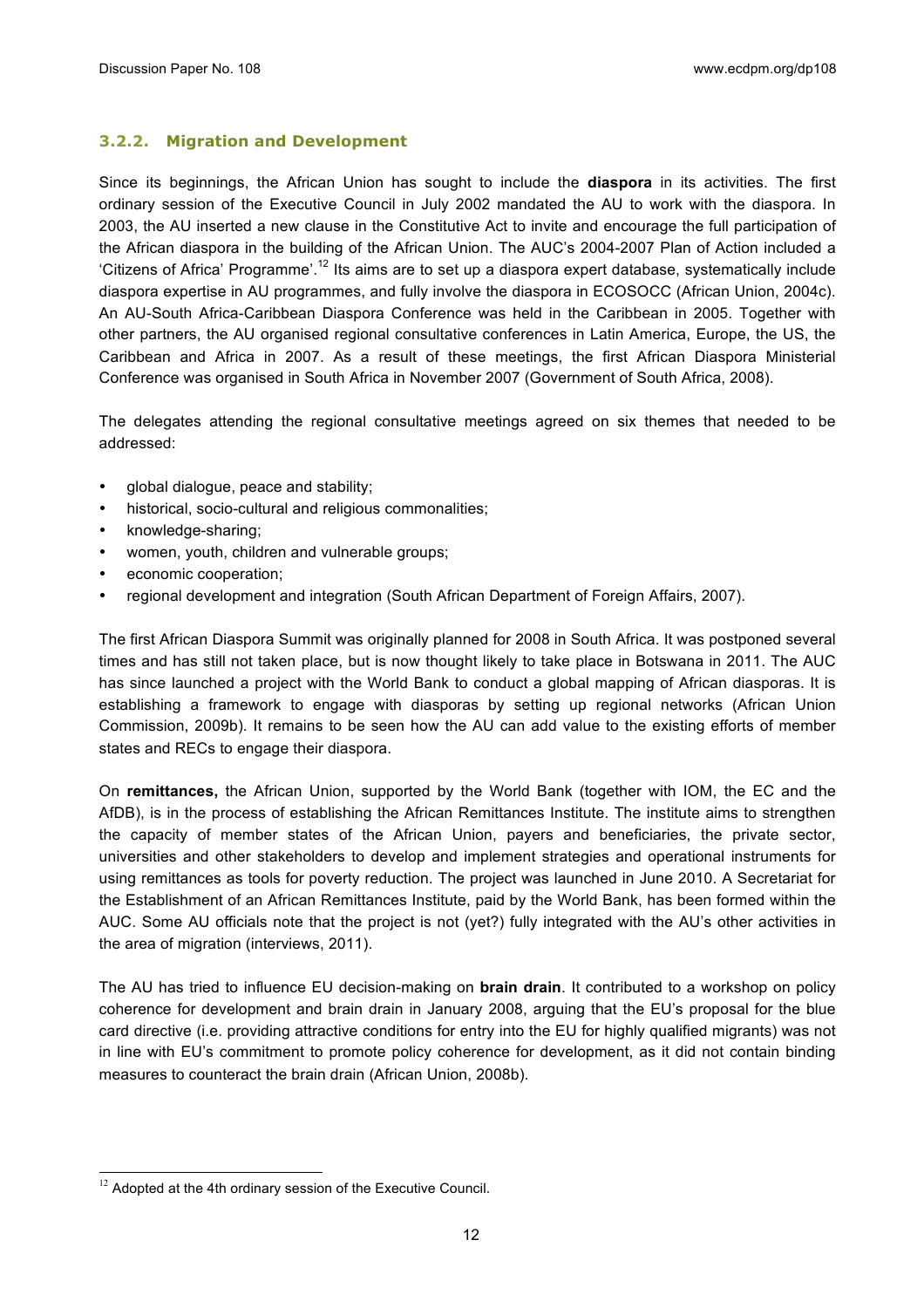#### **3.2.3. Mobility**

On mobility, little can be reported on AU action to implement agreed policy frameworks, although free movement is a key factor in achieving closer African economic integration. As noted in the introduction, even though circular migration (both regular and irregular) is in fact the most common form of migration in sub-Saharan Africa, no major policy initiatives would appear to have been taken to better respond to or facilitate these movements at a continental level.

The African Union Commission established the Mwalimu Nyerere Scholarship Scheme in 2007, allowing qualified nationals to attend leading African universities and institutions of higher education. Several donors support the programme (among them the EU and India). It obviously helps mobility if nationals apply to universities in other member states.

Established in 2007 and with a focus on border demarcation, the AU Border Programme has a component promoting the development of local initiative cross-border cooperation. Under the Programme, initiatives have already been developed in West Africa.

Some RECs are much more advanced in this area in terms of policy-making and policy implementation.

- Long before the Abuja Treaty, *ECOWAS* adopted a Protocol in 1979 on the free movement of persons and the right of residence and establishment. The Protocol on Free Movement, which allows for 90 days of visa-free stay, has accelerated labour migration and is regarded as a key ECOWAS achievement. Plans for a borderless sub-region were restated in 2000, including an ECOWAS passport, the elimination of rigid border formalities and residence permit requirements (Adepoju, 2007).
- *COMESA* adopted a Protocol on the Free Movement of Persons, Labour, Services, Right of Establishment and Residence in 2001. However, by March 2010, only four member states (Kenya, Rwanda, Burundi and Zimbabwe) had signed it, and only Burundi had ratified it (COMESA, 2010). In the absence of real progress on the Protocol, COMESA continues to work on the basis of the Protocol relating to the gradual relaxation of and the eventual elimination of visa requirements, which is part of COMESA's 1981 preferential trade agreement (PTA, UNCTAD, 2009).
- S*ADC's* attempts to bring about free movement have also encountered problems. An initial Protocol on Free Movement from 1997 was withdrawn, revised several times following objections, mainly from South Africa, and finally signed in 2005. It allows for visa-free entry for up to 90 days and authorises permanent and temporary residence. Only five member states (Botswana, Lesotho, Mozambique, Swaziland and South Africa) have ratified the Protocol (Adepoju, 2007; UNCTAD, 2009; Zodiakmalawi, 2010) to date.
- The *EAC*'s Common Market Protocol has been in place since July 2010. It contains an Annex on the Free Movement of Persons, setting out the right to visa-free entry. The EAC has issued an EAC passport for travel within the region. Kenya and Rwanda have abolished work permits following the ratification of the Protocol (EAC, 2011; allAfrica, 2010).
- During a visit of the AU to the *IGAD* in April 2008, it was agreed that, in consultation with and with the assistance of the AU Commission, the IGAD would draft a protocol on mobility (African Union, 2009d). In October 2010, at the first meeting of the IGAD Regional Consultative Process (IGAD-RCP) on Migration since its launch in 2008, it was agreed that 'there is a need to develop an IGAD Regional Protocol on Free Movement of Persons with clearly established operational modalities, in support of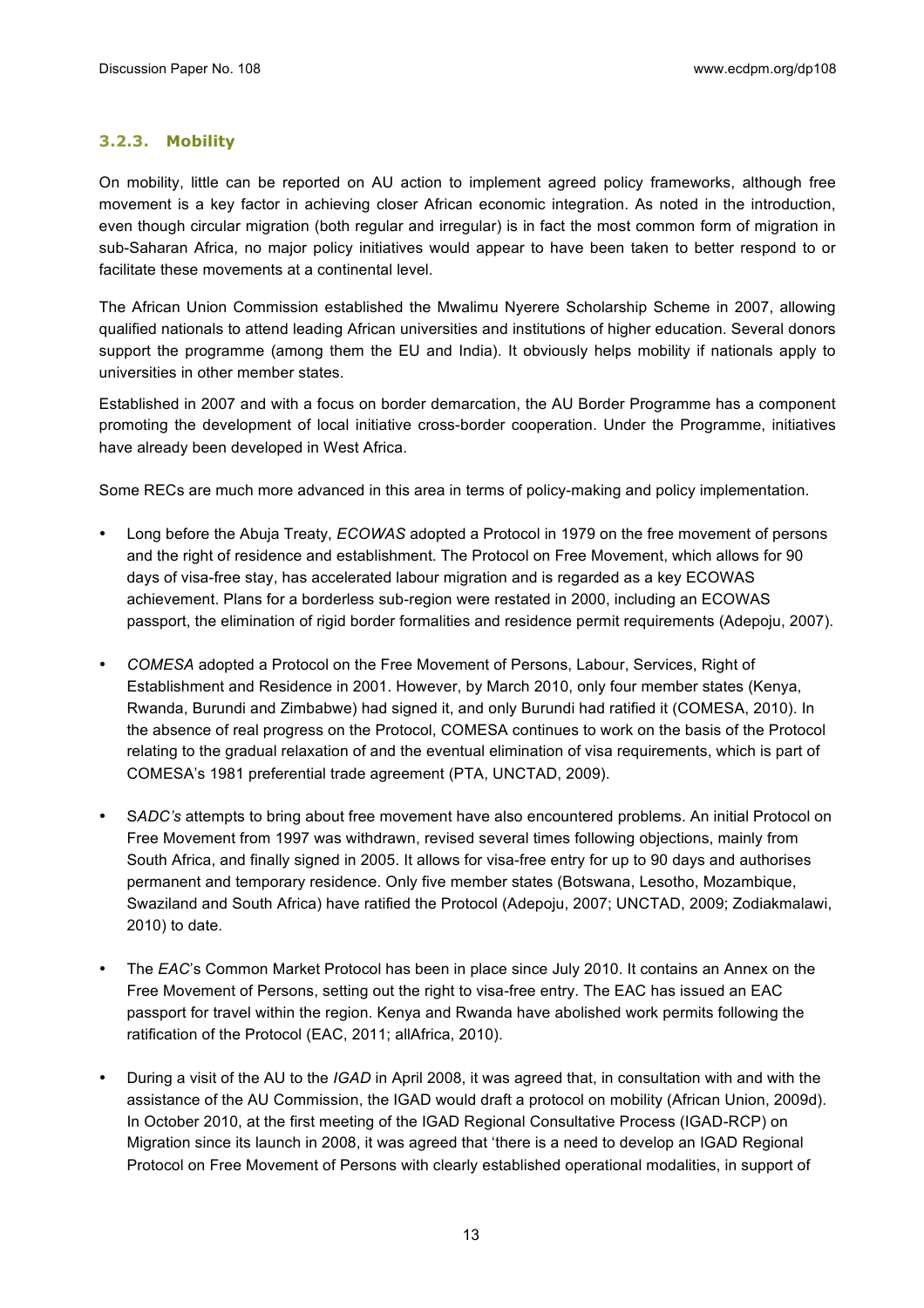IGAD regional integration and economic cooperation' (IGAD, 2010). It would therefore seem that little progress has been made on this in two years.

• One of the core objectives of *CENSAD*, when it was created in 1998, was the free movement of persons, but the Community has not yet signed a Protocol on free movement (African Union Commission, 2010b).

This shows that, while the RECs are more advanced in policy terms, in practice visa-free entry is the most they have accomplished so far. It is a valuable first step towards free movement. The issue of overlapping memberships in different RECs complicates further action. Beyond this, there is a lot of political resistance to facilitating free movement, as countries fear that they will lose sovereignty to regional institutions. There is also a lack of trust among members, a lack of interest in harmonising immigration laws, xenophobia etc. (UNCTAD, 2009, interviews, 2011). Free movement being closely linked to intra-regional trade, the RECs are probably better placed than the AU to get member states to move forward on the issue; the AU's role remains to coordinate, monitor and evaluate. The AU has an overall responsibility to publicise the Protocol in the Abuja Treaty and to help the IGAD and CENSAD to catch up with the more advanced RECs.

#### 3.3. Problems and questions

In conclusion, the AU has put in place a comprehensive migration policy framework with many constructive ideas for implementation. In practice, however, the AUC has limited leeway: the monitoring obligations are couched in weak terms and the frameworks do not call for follow-up proposals that would be legally binding on member states. In other words, all the AUC can do is standard-setting. So is there any scope for progress on the issue of migration given these limitations?

The lack of implementation is not just a problem in relation to migration. As Okumu (2009) notes, the AU Assembly has taken 209 decisions and published 36 declarations on various issues since 2002; and the Executive Council has issued 469 decisions and 3 declarations. All of these have either been poorly implemented or not implemented at all. At the same time, we need to bear in mind that the AU is still a very young institution: many processes are still under development and more time is needed to ensure adequate delivery.

#### **3.3.1. Key questions**

*What is the added value of the AU and the AUC vis-à-vis the regions in terms of migration?* 

Given its limited capacity on migration, the AUC needs to set priorities and find a niche for itself vis-à-vis the work of the RECs if it is to be of added value to them.

- **Monitoring & evaluation on irregular migration.** The AU is most heavily engaged in relation to forced migration: it has tabled Conventions on refugees and IDPs, and has formulated a strategy on human trafficking. It has a clear role here to ensure that the various regions adopt similar standards. ECOWAS and SADC are already further ahead than regions that are more prone to conflict. The AU could emphasise this aspect and develop its monitoring and evaluation capacity, which is not something RECs or member states are likely to do.
- **Standard-setting and conviction work**. The AU should continue to 'lobby' regions and states on the (evidence-based) value of a balanced approach to regular and irregular migration. In the area of voluntary migration, it could focus on popularising the Abuja Treaty and other migration frameworks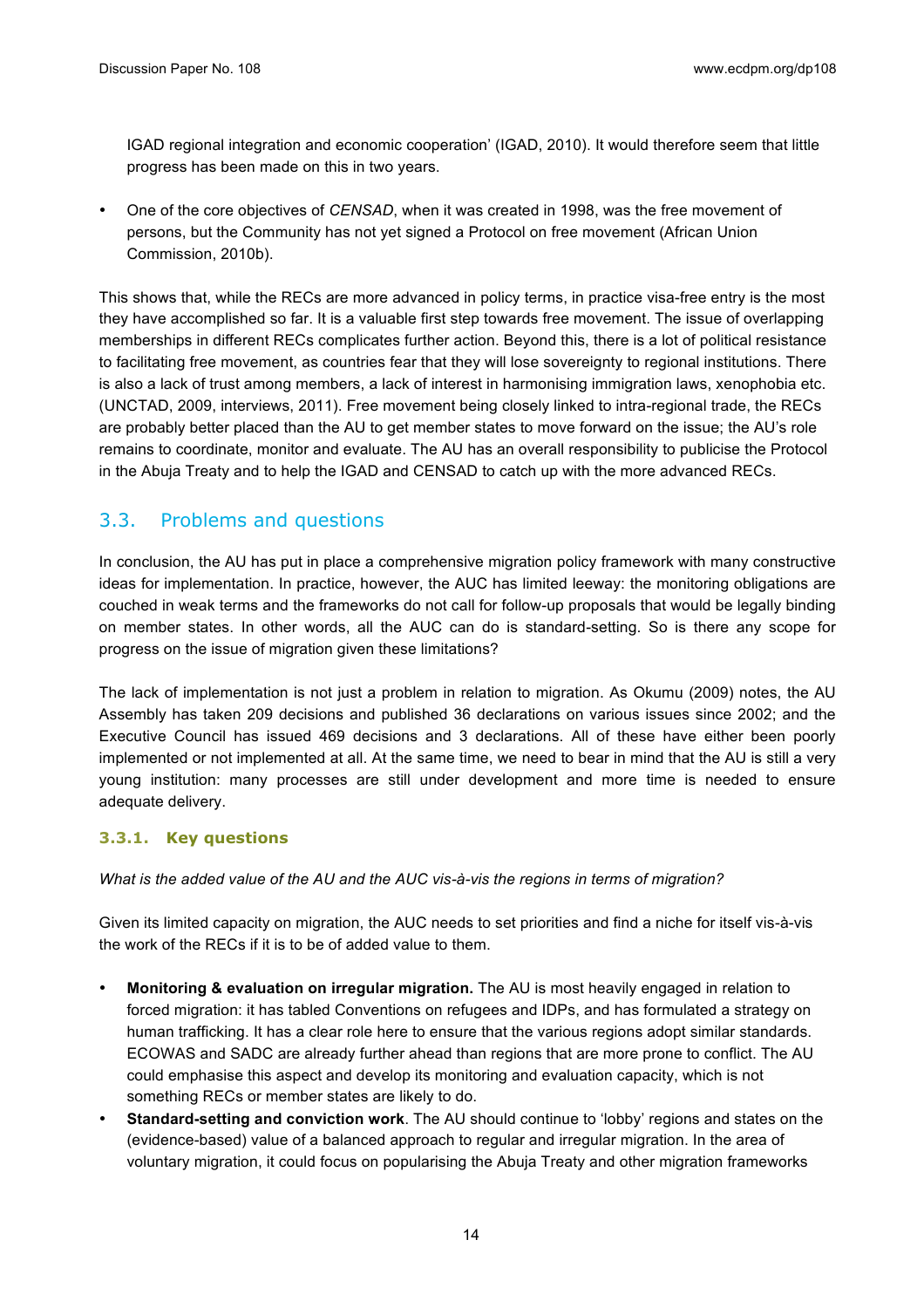and disseminate information on the advantages of regular labour migration for receiving and sending countries.

• **Further reflection.** What can the AU add to work already performed by the member states and regions on diaspora and remittances? Is there a need for continental engagement?

There is clearly a **role for academia and civil-society organisations** to address the issue of the niche role that the African Union can play. There are very few African scholars working on intra-African migration, and even fewer on pan-African migration. On pan-African migration frameworks, some African academic commentators have written about the Kampala Convention, mainly from a legal perspective. There is still considerable scope for analysis in other areas of continental and regional migration policy and it would be best if it originated from within the continent.

#### *What structural adjustments could be made?*

• **Incentivisation to form a cross-departmental AU working group on migration.** More incentives could be created for exchanges between departments of the African Union Commission, who could be encouraged to work more closely together (opportunities for this could be created in the next AUC Strategic Plan, starting in 2013). If the AUC had a consultative forum, it could develop integrated policy design for itself and advise RECs and member states. Many RECs and member states (not only in Africa) lack this type of inter-service consultation. The NEPAD Agency should also become part of the migration 'network' within the AUC, in line with its responsibility for reducing human resource shortages. NEPAD could play a bigger role in the management of intra-regional labour migration (Adepoju, 2008).

#### *What type of initiatives could promote migration efforts?*

- **Peer pressure.** Even if there is not much political scope for initiatives that go beyond standard-setting, the AUC could apply peer pressure by publicising success stories, so as to attract attention in less advanced regions and member states.
- **'Behind the scenes'.** Conferences and workshops should be organised in tandem with 'behind the scenes' work, where the AUC could facilitate small mobility schemes between neighbouring countries, and so on. This type of work would be less high-profile, but could have a big impact on those affected.
- **SMART action plans**. New action plans should be SMART, i.e. specific, measurable, attainable, relevant and time-bound, and contain performance indicators. The COMMIT initiative was already a good step in this direction, with an underlying strategy and a series of steps in relation to which progress can be measured.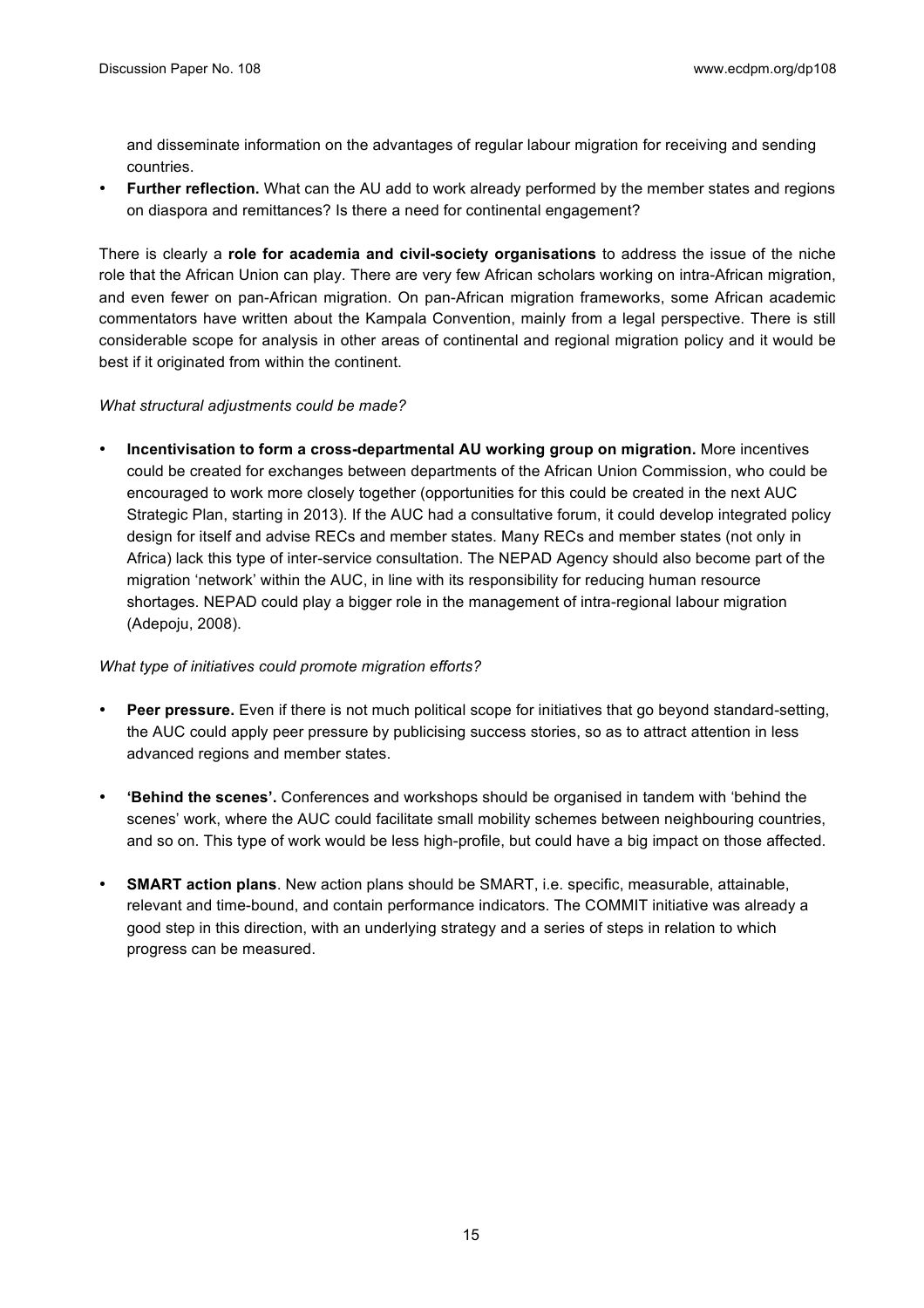## 4. The role of the EU

Europe adopted a three-pronged, 'global approach' to migration in 2005, centring on the following aspects:

- legal migration:
- illegal migration;
- migration and development.

Irregular migration from Africa has always been a concern for the European Union, even though comparatively few African migrants actually make it to Europe (see introduction for figures). In terms of cooperation, Europe's focus has been on North Africa in the past, as most Africans pass through North African countries on their way to Europe. In recent years, Mediterranean member states (particularly France and Spain) have sought agreements on migration with West African countries. Much of the force behind European migration policy stems from a fear of irregular migration. In recent years, the European Commission has made a number of proposals to facilitate labour migration to Europe, but only highly skilled migration schemes meet the interests of member states in the current European political climate and given the current economic crisis. Europe's cooperation with the AU on migration should be seen against this background.

#### **4.1.1. The first Action Plan: 2007-2010**

On the basis of the comprehensive agenda provided by the Joint AU-EU Declaration on Migration and Development (see section 2.3.1), the African Union and the European Union agreed to include a Partnership on Migration, Mobility and Employment in the Joint Africa-EU Strategy adopted in Lisbon in 2007. Employment was included at the specific request of the African delegations. The Joint Strategy was hailed as a new start in the relationship between Africa and Europe, taking it beyond aid to a partnership of equals.

#### **Box 5: Priority actions of the MME Partnership**

The Partnership's Action Plan spelled out three priority actions (AU & EU, 2007):

- 1. implement the Declaration of the Tripoli Ministerial Conference on Migration and Development;
- 2. implement the Africa Plan of Action on Trafficking of Human Beings;
- 3. implement and follow-up the 2004 Ouagadougou Declaration and Action Plan on Employment and Poverty Alleviation in Africa.

On the basis of the defined priority actions (see Box 5), the two Commissions developed a 'road map' (latest version: European Commission & African Union Commission, 2010). The road map included 33 initiatives in total. Rather than being a strategic planning tool, the road map provided a sort of analysis of on-going migration activities. Most of the activities were conducted by the two Commissions, and a few activities reported on by the EU member states. The majority of projects were not new and involved not only the regional and continental levels, but also the national level. This allowed governments to argue that many of the initiatives they had already taken were 'under the framework of' the MME Partnership.

At the joint ministerial meeting in November 2006 in Tripoli, the African delegation asked for a fund to finance new initiatives under the MME partnership. They stressed that the various types of funding sourced from different EU envelopes and facilities were difficult to access. The first meetings between the two continents on migration were dominated by this topic: the EU delegation felt there was already plenty of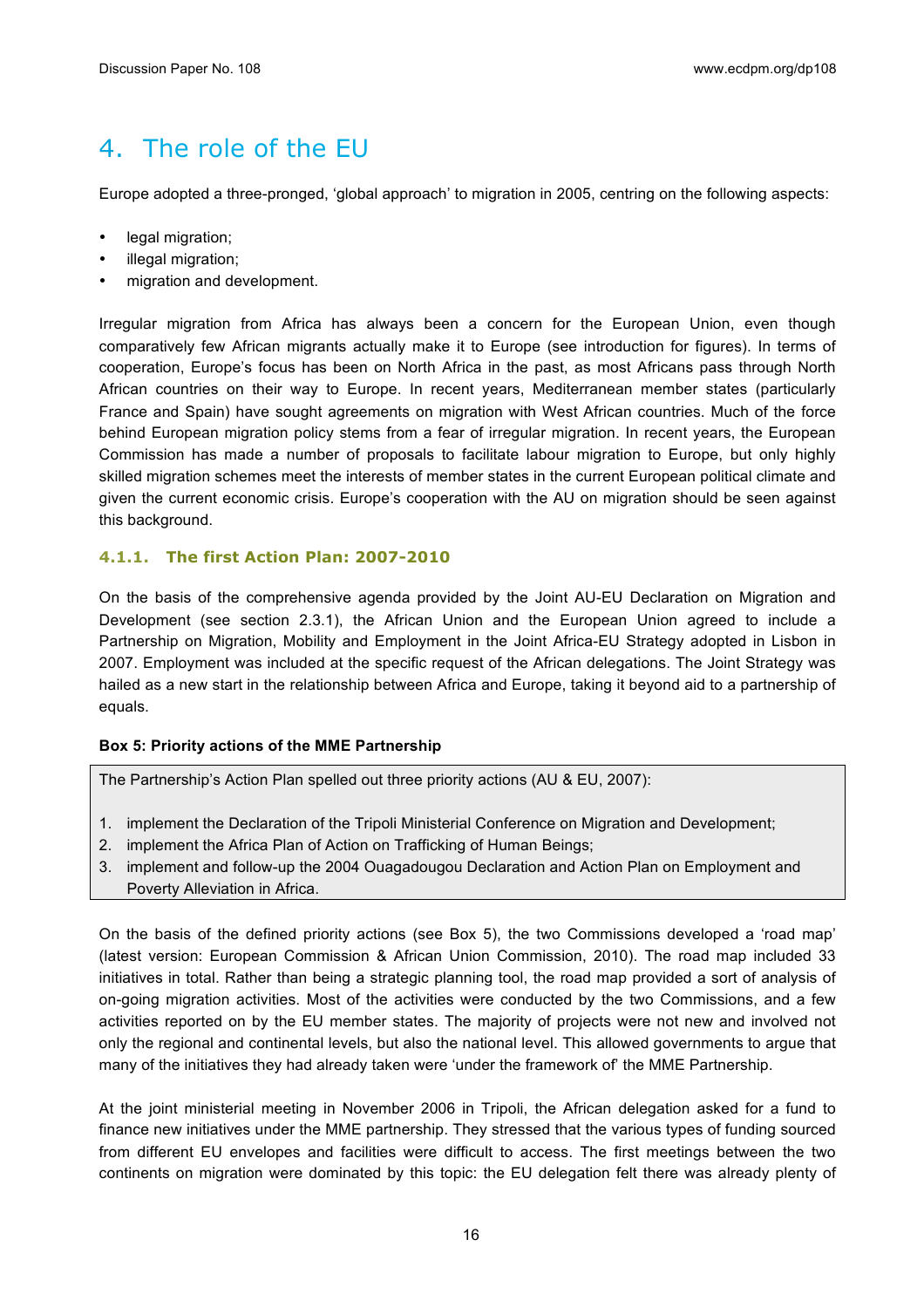funding available and it was not necessary to create additional means solely for the MME partnership. As the 2009 assessment report (AU & EU, 2009) of the JAES notes, 'in recent years the EU Commission alone has allocated some €266 million to projects related to migration in Africa. Substantial bilateral contributions by EU member states can be added to this. Even though many of these interventions are not strictly presented under the banner of the Africa-EU Partnership on Migration, Mobility and Employment, in material terms they do contribute to it.'

The Assessment Report claimed that the MME Partnership faced further challenges. It said that the absence of an operational coordinator and a lead country for Africa was an obstacle to progress, on both the EU and the AU side. States should take more initiatives on specific actions, and the employment strand of the partnership needed to be developed.

To ensure visibility and sustainability, it was proposed to organise a follow-up conference to Tripoli in 2010, prior to the Africa-EU Summit in Libya in December 2010. This proposed conference did not materialise.

After three years, few people would argue that the MME Partnership is one of the more successful partnerships conceived as part of the JAES Strategy. Although a great deal of emphasis has been placed on 'dialogue', there is little to show in terms of the concrete outcomes of this dialogue at a continental level. This illustrates the difficulty of reconciling conflicting African and European interests in relation to migration.

#### **4.1.2. The second Action Plan: 2011-2013**

The second Action Plan devised as part of the MME Partnership is more focused: it contains just 12 initiatives, all of which are clearly delineated, and the emphasis is on the regional and continental levels. Yet this focus has come at the cost of the areas of circular migration and international protection. This is in spite of the agreements reached at the Senior Officials Meeting held prior to the adoption of the Action Plan, which recommended that international protection should be strengthened as part of the partnership (ICMPD, FIIAPP & IDEP, 2010). Box 6 shows the agreed initiatives and the imbalance between different areas – or rather, the shift of focus as the partnership concentrates more on education.

|   | <b>POLICY AREA</b>               | <b>INITIATIVE IN THE ACTION PLAN</b>   | <b>FUNDING FROM THE EC13</b>    |
|---|----------------------------------|----------------------------------------|---------------------------------|
| ٠ | Political dialogue               | 'Facilitating the Dialogue' initiative | €3 million (DCI)                |
|   |                                  | ACP Observatory on Migration           | €8 million (intra-ACP           |
|   |                                  |                                        | envelope)                       |
|   |                                  |                                        | <b>TOTAL: €11 million</b>       |
|   | <b>Migration and Development</b> |                                        | TOTAL: $€3.1$ million           |
| ٠ | Diaspora                         | Diaspora Outreach Initiative           | €1.4 million (+ funding from NL |
|   |                                  |                                        | and DE)                         |
| ٠ | Remittances                      | African Remittances Institute          | €1.7 million (DCI)              |
|   | <b>Brain Drain</b>               |                                        |                                 |
|   | Migrants' Rights                 |                                        |                                 |
|   | <b>Mobility</b>                  |                                        | <b>TOTAL: O</b>                 |
|   | <b>Circular Migration</b>        |                                        |                                 |
|   | <b>Irregular Migration</b>       | TOTAL: O (so far)                      |                                 |
|   | Human Trafficking                | Human Trafficking Initiative           | EDF 10 Proposal for post-       |

|  |                   |  |  | Box 6: The 'balance' in activities in the 2011-2013 Action Plan on Migration, Mobility and |  |  |  |
|--|-------------------|--|--|--------------------------------------------------------------------------------------------|--|--|--|
|  | <b>Employment</b> |  |  |                                                                                            |  |  |  |

<sup>13</sup> Source: European Commission, 2010.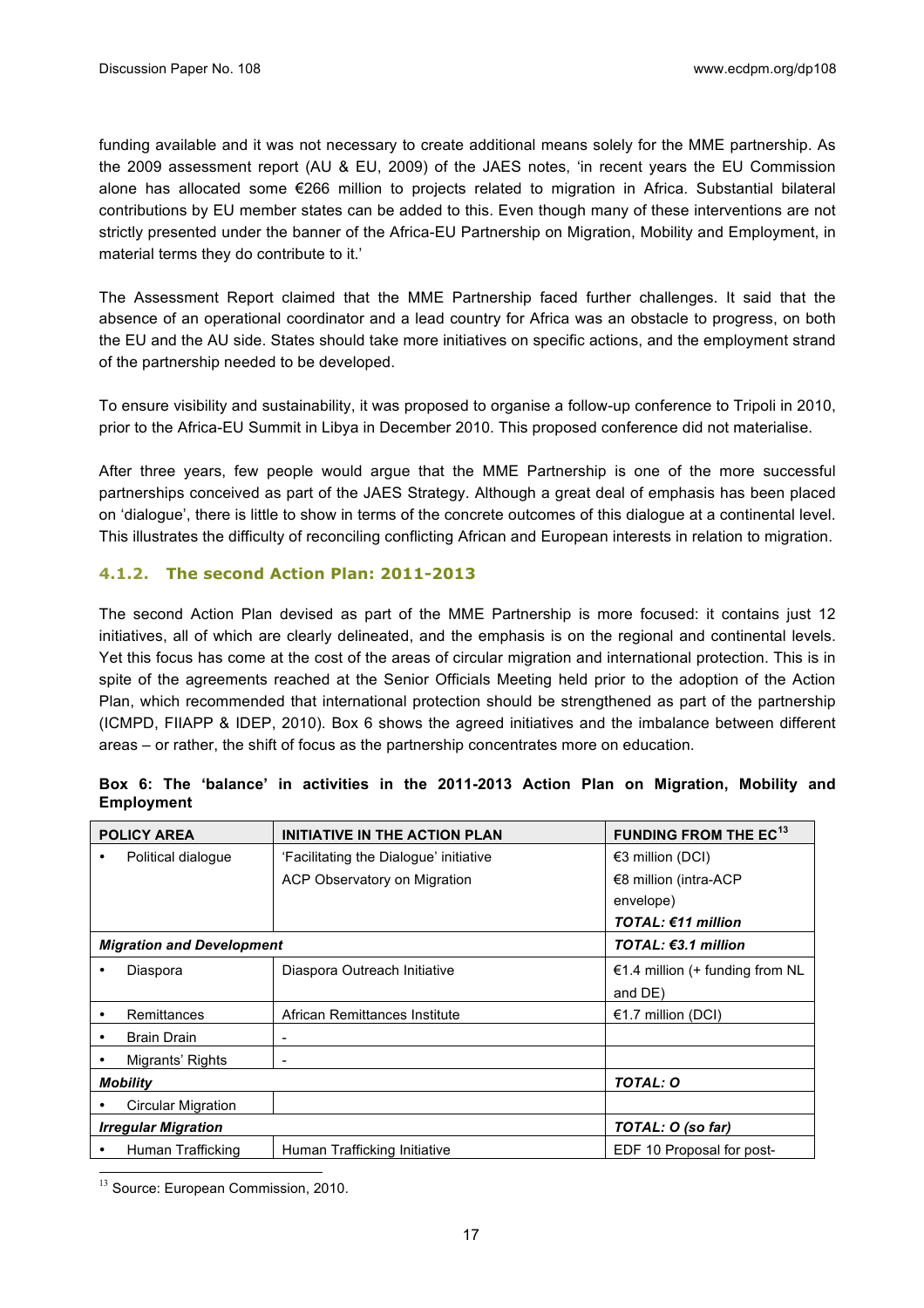|           |                         |                                                | 2012 funding pending<br>(COMMIT funded by UNHCR, |
|-----------|-------------------------|------------------------------------------------|--------------------------------------------------|
| $\bullet$ | International           |                                                | IOM, UNODC)                                      |
|           | Protection              |                                                |                                                  |
|           | <b>Employment</b>       |                                                | TOTAL: approx. €36million                        |
|           | <b>Higher Education</b> | Nyerere Programme                              | €30 million (intra-ACP, EDF                      |
|           |                         |                                                | 10), $65$ million (DCI, for SA)                  |
|           |                         |                                                | PAU to apply for funding from                    |
|           |                         | Pan-African University                         | the EU                                           |
|           |                         |                                                | €1.08 million so far (mainly                     |
|           |                         | Higher Education Harmonisation and Tuning      | from Erasmus Mundus)                             |
|           | Decent Work             | Decent Work Initiative                         | €140,000 (Study and                              |
|           |                         |                                                | Conference Facility)                             |
|           | Job Creation            | Labour market governance and capacity-building | ?                                                |
|           |                         | initiative                                     |                                                  |
|           |                         | Regional and sub-regional fora on employment,  | ?                                                |
|           |                         | labour, social protection and labour migration |                                                  |
|           |                         | African Guarantee Fund                         | ?                                                |

Most of the funding is spent on higher education. The AU's recommendation, already made in the 2006 African Migration Policy framework, to work towards the recognition in the EU of academic and professional qualifications obtained in Africa, is not included in the agenda. Instead, the 'tuning' project focuses on the harmonisation of higher education programmes within Africa. This is surprising, given the 2nd JAES Action Plan's emphasis on education and migration and development.

Only the 'facilitation of dialogue' initiative can be said to have been devised specifically for the MME Partnership. The remaining initiatives originated elsewhere and/or are already included in the first Action Plan. Most AU and regional projects and programmes covered by the 2nd Action Plan were already conceptualised and partly established by the AU before 2010 (e.g. COMMIT and the Remittances Institute) and the EU's role seems to be limited to providing funding or co-funding. This makes it hard to pinpoint the added value of the MME Partnership.

As the management of the JAES is likely to be revised in 2011, in the course of overall changes in the EU structures for external relations, it remains to be seen whether the MME Partnership will survive. The report (AU & EU, 2011) published on the Joint Task Force Meeting between the EU and the AU in April 2011 does not contain a section on the MME Partnership (indeed, it is the only partnership that is not discussed). However, the importance the EU attaches to migration issues means that it will continue funding this area in one way or another.

#### 4.2. Innovative EC initiatives on migration

#### **4.2.1. The Intra-ACP Migration Facility**

The EU has allocated a budget of €25 million to an intra-ACP migration facility for 2009-2013. The aim of this facility is to build capacity on migration and development in ACP countries. Although the facility has been slow to get off the ground, it may be able to help the AU and the RECs to build a stronger migration policy. The facility has three objectives: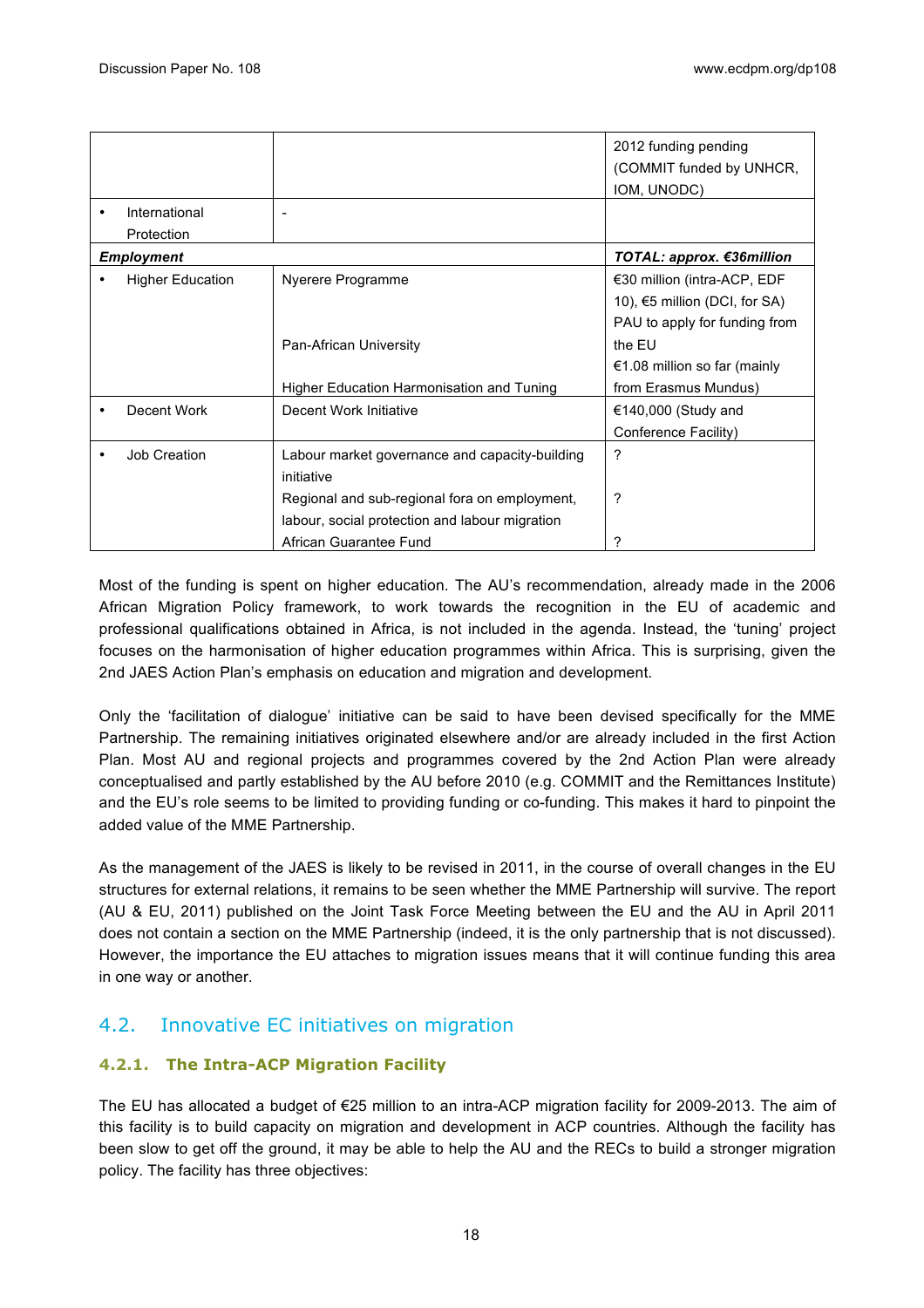- 1. to strengthen the institutional capacities of the six ACP regions and 12 pilot countries (in Africa these are Senegal and Nigeria, Cameroon and the DRC, and Kenya and Tanzania, Angola and Lesotho);
- 2. to create a network of migration observatories;
- 3. to enable civil society to participate in the dialogue.

As part of the first component, the facility will support the inclusion of a 'migration and development unit' in the organisational structure of the mandated regional institutions, and the pursuit of a dialogue between regional and national institutions within and among the regions (in all ACP regions and among pilot countries). This should help to remedy one of the weaknesses of the current African framework. It also aims to extend knowledge of migratory flows and of their relationship with policies implemented in the sectors of health, education, employment, trade, environment, and to strengthen capacity in planning and in producing documents promoting the integration of migration into development policies (Acpmigration, 2011).

#### **4.2.2. The MIEUX initiative**

Under the migration and asylum component of the European Commission's Development Cooperation Instrument (DCI), the Commission has launched a joint initiative in conjunction with the International Centre for Migration Policy Development (ICMPD). This is known as Migration EU Expertise (or MIEUX for short) and has been allocated a budget of approximately €3 million. The initiative supports non-EU countries in addressing **irregular migration and mixed migratory flows**. Since the initiative was launched in 2009, it has supported or will support ten African governments and regions.

| Country            | Type of support                                                                                                                                                                                                                                                                          |  |  |  |  |
|--------------------|------------------------------------------------------------------------------------------------------------------------------------------------------------------------------------------------------------------------------------------------------------------------------------------|--|--|--|--|
| Malawi             | Capacity-building in border management.                                                                                                                                                                                                                                                  |  |  |  |  |
| Ethiopia           | Technical Assistance (TA) with the implementation of the Conference on National<br>Dialogue on Tackling Illegal Migration and advice on the development of a national<br>strategy on irregular migration.                                                                                |  |  |  |  |
| Mozambique         | Capacity-building in border management and document security.                                                                                                                                                                                                                            |  |  |  |  |
| <b>COMESA</b>      | TA for the Chief of Immigration Officers/Ministerial Meeting promoting the application<br>of its Model Law on Immigration (national implementation of protocols and council<br>decisions, harmonisation of national laws and cooperation on immigration matters to<br>facilitate trade). |  |  |  |  |
| Cape Verde         | Support for the development of national migration policies with a view to reducing<br>irregular migration and maximising migration benefits.                                                                                                                                             |  |  |  |  |
| Angola             | Provision of legal advisory services and practical tools, in raising awareness on<br>issues, costs, risks, rights and responsibilities associated with migration amongst<br>selected target groups.                                                                                      |  |  |  |  |
| Sierra Leone       | Technical expertise through training on border management and security, and the<br>organisation of a seminar on migration legislation.                                                                                                                                                   |  |  |  |  |
| Zambia             | Provision of institutional and staff capacity-building in the field of anti-trafficking.                                                                                                                                                                                                 |  |  |  |  |
| Senegal            | Support for the development of a border management strategy (gaps and needs<br>analysis, training in border management).                                                                                                                                                                 |  |  |  |  |
| <b>West Africa</b> | Capacity-building in irregular migration.                                                                                                                                                                                                                                                |  |  |  |  |

#### **Box 7: Actions under the MIEUX initiative**

Source: www.icmpd.org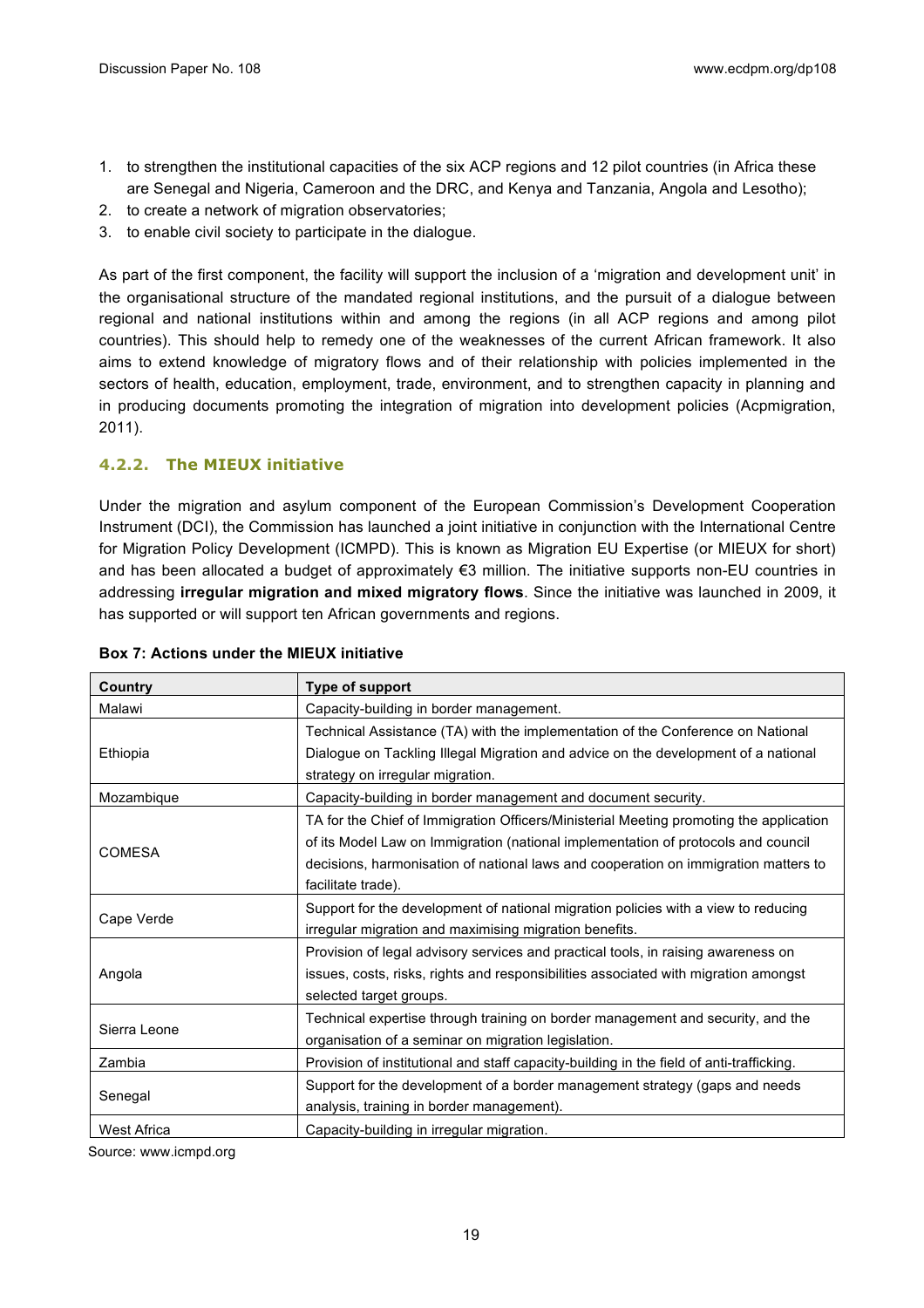The activities are based on technical assistance requests from regions or national governments. The EU's interest in supporting these actions is clear as addressing irregular migration is one its priorities. Most technical assistance is provided by European border police officers.

#### 4.3. What role does the EU play at present?

#### **4.3.1. Does the EU support pan-African regional integration in the area of migration?**

The EU spends a **large amount of funds** on continental and regional migration issues in Africa. Its funding allows for **closer cooperation** between RECs and the AU and is intended to **strengthen capacity** in the fields of migration and development and legal migration, as well as irregular migration. Initiatives such as the intra-ACP migration facility, which address data gaps and seeks to support the development of migration and development units in national ministries and in the RECs, are important means of bolstering the African migratory framework.

The EU sees support for **regional integration** as one of its strengths and an area in which the European Commission wishes to be a particularly strong player. This is not true of all European Commission initiatives. Initiatives like MIEUX create an impression that deterring migration through better African border management is a European priority. At the same time, initiatives to promote the free movement of people and hence regional integration is much lower on the European funding agenda.

A number of European member states have been criticised for the way they negotiate migration agreements, particularly with West African countries. As Gnisci (2008, p.105) notes, 'if the discussion takes the form of negotiations between quotas, readmission and development aid, this situation is likely to give rise to a form of competition vis-à-vis their European interlocutors **to the detriment of cooperation among neighbouring countries**'.

#### **4.3.2. Does the EU respect African ownership in the area of migration?**

Through the Joint Africa-EU Strategy, the EU is heavily involved in most pan-African migration initiatives. It has developed joint strategies on migration and development and human trafficking in cooperation with the African Union. Because of its financial involvement and larger capacity, the EU (particularly the European Commission) has been consulted during the compilation of various internal documents. Some commentators believe that the EU is therefore able to drive the pan-African agenda to a certain extent. This is problematic in terms of African ownership, domestic accountability, etc.

African ownership of JAES MME initiatives has not always been clear. The Africans had reservations about including the African Remittances Institute in the JAES (ICMPD, FIIAPP & IDEP, 2010) because it was felt that private sector initiatives in this area already existed, remittances were private money and the diaspora should be the driving force behind such an initiative. The African delegation also questioned its ownership of the governance architecture of the African Guarantee Fund, run by Europeans (ICMPD, FIIAPP & IDEP, 2010).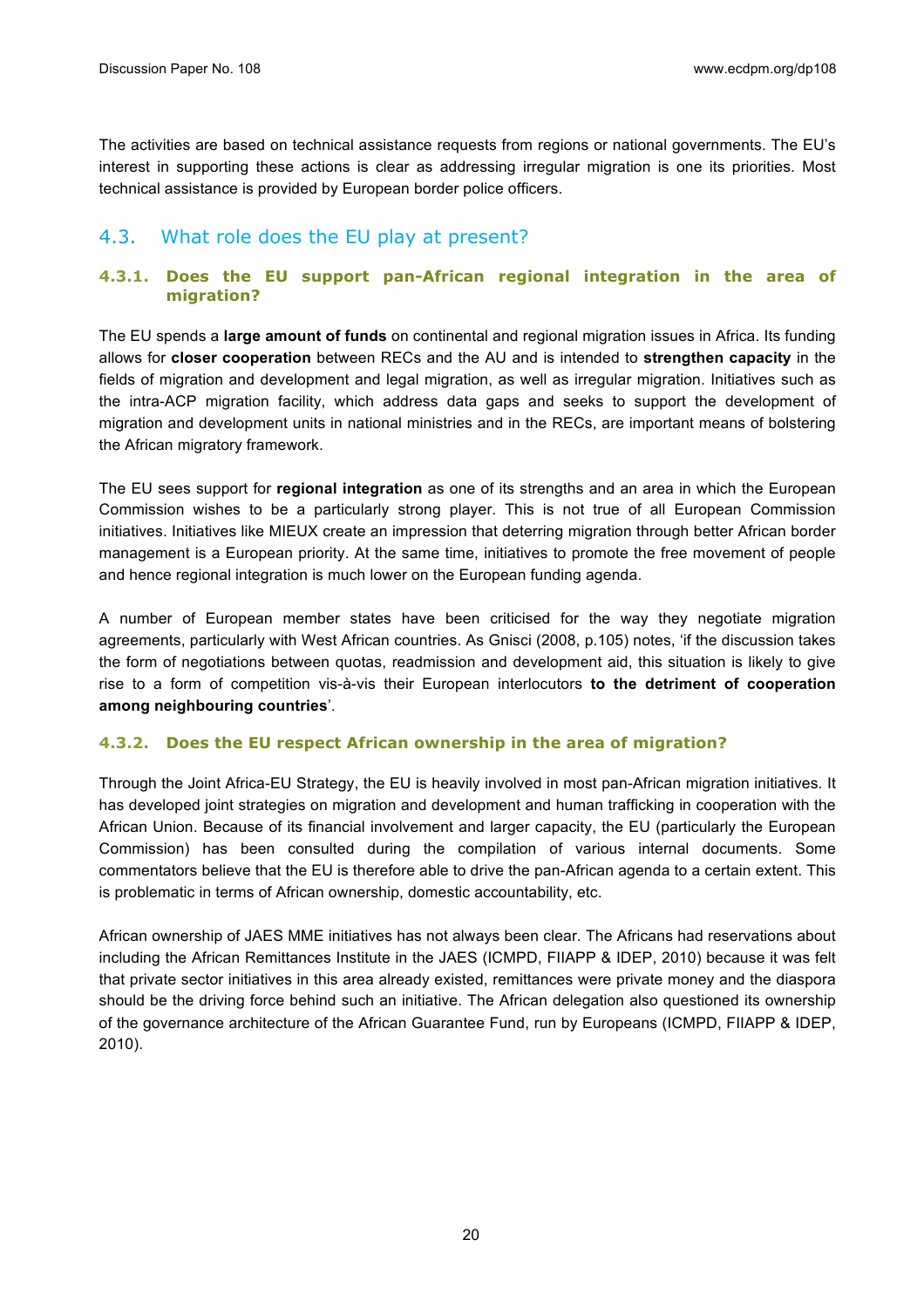#### 4.4. What role should the EU play in the future?

- The EU should ensure that there is a balance between the different initiatives pursued under the MME Partnership (or any future type of partnership on migration with the AU & RECs). In Cairo in 2000, the EU already committed itself to promoting free movement. It reiterated this commitment in the 2006 Joint Declaration, in which it endorsed the implementation of regional free movement in Africa. Circular migration and the movement of pastoral peoples is a particularly African migratory phenomenon and the EU could support the legalisation of these movements and promote migrants' rights. Naturally, the EU cannot provide support for issues that African member states are not interested in furthering.
- The EU is involved in many African migration initiatives, by facilitating visits, conferences and workshops. Could it not invest more by helping the AUC to develop proper monitoring systems for its various initiatives? African member states have been asked to file reports on many migration-relatedissues, but in practice they often fail to do so. AU staff could provide support if this failure is the result of a shortage of capacity on the part of the member states rather than due to a lack of political will. If the AUC had better information on the challenges in various regions and countries, it could provide useful advice to RECs, helping them to formulate programme proposals.
- The EU could consider funding more AU staff working on migration. However, the AU is rightly reluctant to earmark donor funding for specific staff and prefers to recruit staff in areas of its own choosing. Such a proposal would thus have to be discussed in detail with African representatives. The use of consultants undermines institutional memory.
- Data collection is still a very important issue. The ACP migration observatory aims to link up different African initiatives, but as an ACP initiative it excludes North Africa. The findings of the observatory should be presented to African member states in order for them to inform policy-making. Senior migration officials meeting in 2010 recommended that the ACP observatory or another body should produce data on human trafficking. The groundwork on this has already been done as part of the COMMIT strategy. It is important to create synergies between the two initiatives.
- The EU (particularly the member states) should be careful not to undermine regional cooperation through bilateral agreements that link readmission and development cooperation and lead to competition between different countries in the same region. The EU is committed to promoting regional integration in Africa and should not retreat in favour of its preoccupation with limiting irregular migration. The European External Acton Service, once fully functional, could engage in this area, where European security concerns and developmental goals clash.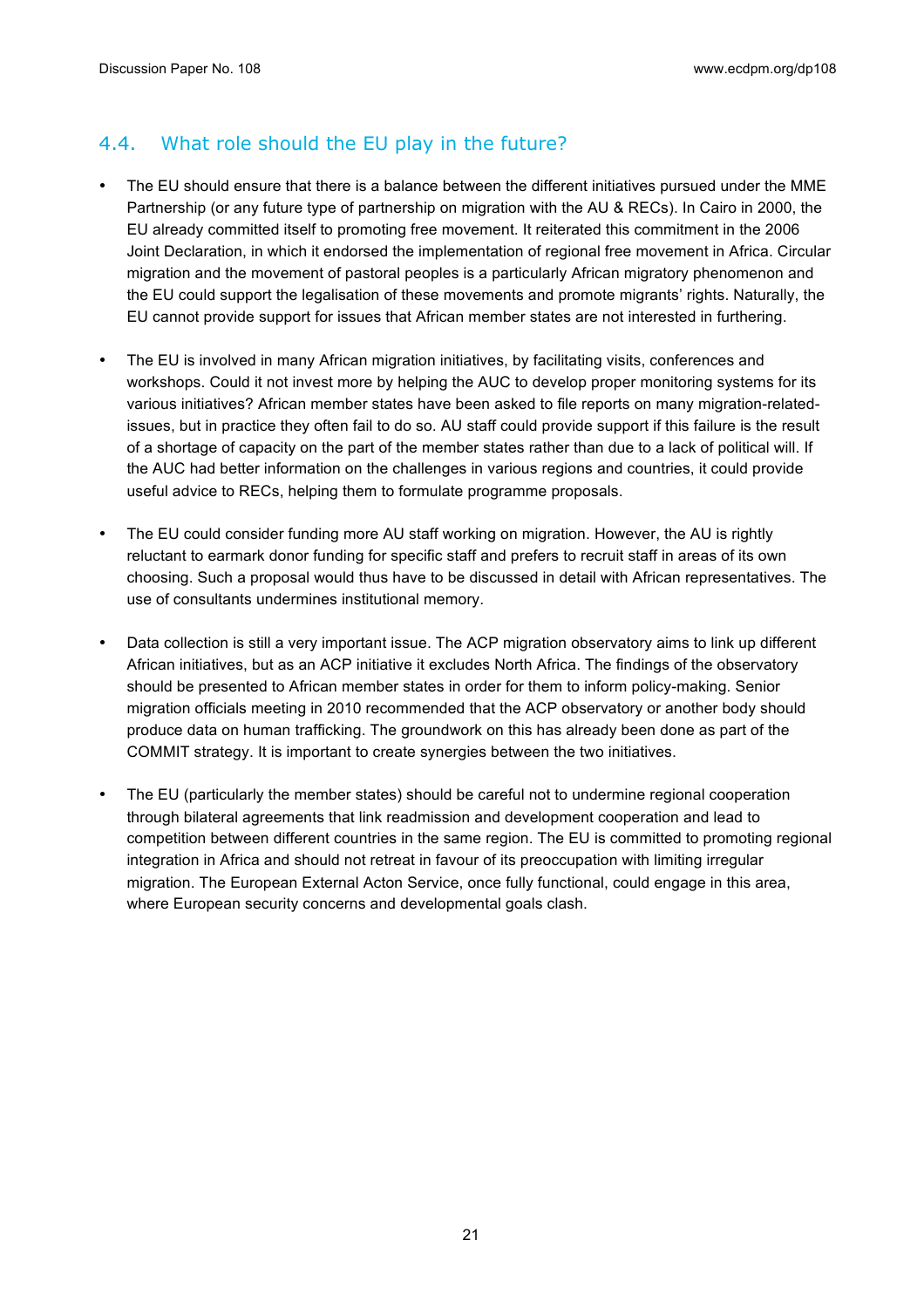### **Bibliography**

- Abebe, A. M. 2010. The African Union Convention on Internally Displaced Persons: Its codification background, scope and enforcement challenges. Refugee Survey Quarterly, 29 (3): 28-57.
- Acpmigration. 2011. Intra-ACP Migration Facility: activities. http://acpmigration.org/en/programmepresentation/activities.html
- Adepoju, A. 2008. Migration and social policy in sub-Saharan Africa. February 2008. Geneva: Switzerland. http://www.unrisd.org/unrisd/website/document.nsf/ab82a6805797760f80256b4f005da1ab/ac96a6e2d6 c0ff9cc125751200354ddb/\$FILE/draft\_adepoju.pdf
- Adepoju, A. 2007. Migration in Sub-Saharan Africa. A background paper commissioned by the Nordic Africa Institute for the Swedish Government White Paper on Africa. September 2007. Lagos: Nigeria. http://www.sweden.gov.se/content/1/c6/08/88/66/730473a9.pdf
- Adepoju, A. 2005. 'Review of Research and Data on Human Trafficking in Sub-Saharan Africa.' In *Data and Research on Human Trafficking: A Global Survey*, ed. F. Laczko and E. Gozdziak, 75-98. Geneva: International Organisation for Migration. http://www.humantrafficking.neu.edu/news\_reports/government\_reports/documents/IOMGLOBALTRAF FICK.pdf;
- African Union. 2011a. List of countries which have signed, ratified/acceded to the African Union Convention for the protection and assistance of internally displaced persons in Africa (Kampala Convention). http://www.au.int/en/sites/default/files/AFRICAN\_UNION\_CONVENTION\_FOR\_THE\_PROTECTION\_A ND\_ASSISTANCE\_OF\_INTERNALLY\_DISPLACED\_PERSONS\_IN\_AFRICA\_KAMPALA\_CONVENTI ON.pdf
- African Union. 2011b. African Union regional consultative meeting on the implementation of the Plan of Action for the outcomes of the AU special summit on refugees, returnees and internally displaced persons in Africa. Concept Note. Southern Africa Region. Lilongwe: Malawi. 17-18 March 2011. http://www.au.int/en/content/african-union-regional-consultative-meeting-implementation-plan-actionoutcomes-au-special-s
- African Union. 2011c. Communication, information and awareness raising as tools for prevention and protection against trafficking in human beings and smuggling of migrants. Arusha: Tanzania. 24-25 May 2011. http://www.au.int/en/sites/default/files/Concept%20note.pdf
- African Union. 2010. Concept note: Operationalising the Ouagadougou Action Plan to combat trafficking in human beings especially women and children and launching of the AU Commission initiative against trafficking in persons (AU.COMMIT) Campaign with the RECs. March 2010. Abuja. http://www.africaunion.org/root/ua/Conferences/2010/mars/SA/24-26fev/01\_Concept%20Note.doc
- African Union. 2009a. Information note: African Union Special Summit of Heads of States and Government on Refugees, Returnees and Internally Displaced Persons in Africa. April 2009. Kampala: Uganda. http://www.africa-union.org/root/ua/Conferences/2008/nov/PA/05- 11nov/Joint%20Briefing%20Note%20on%20AU%20Summit.doc
- African Union. 2009b. Explanatory note on the African Union Convention for the Protection and Assistance of Internally Displaced Persons in Africa (Kampala Convention). http://www.internaldisplacement.org/8025708F004BE3B1/(httpInfoFiles)/5A1FC4CC9028079DC12577450048DE13/\$file/K ampala%20Convention%20-%20Explanatory%20Note.pdf
- African Union. 2009c. African Union Convention for the Protection and Assistance of Internally Displaced Persons (IDPs) in Africa (Kampala Convention). http://www.africaunion.org/root/ar/index/Convention%20on%20IDPs%20\_Eng\_%20-%20Final.pdf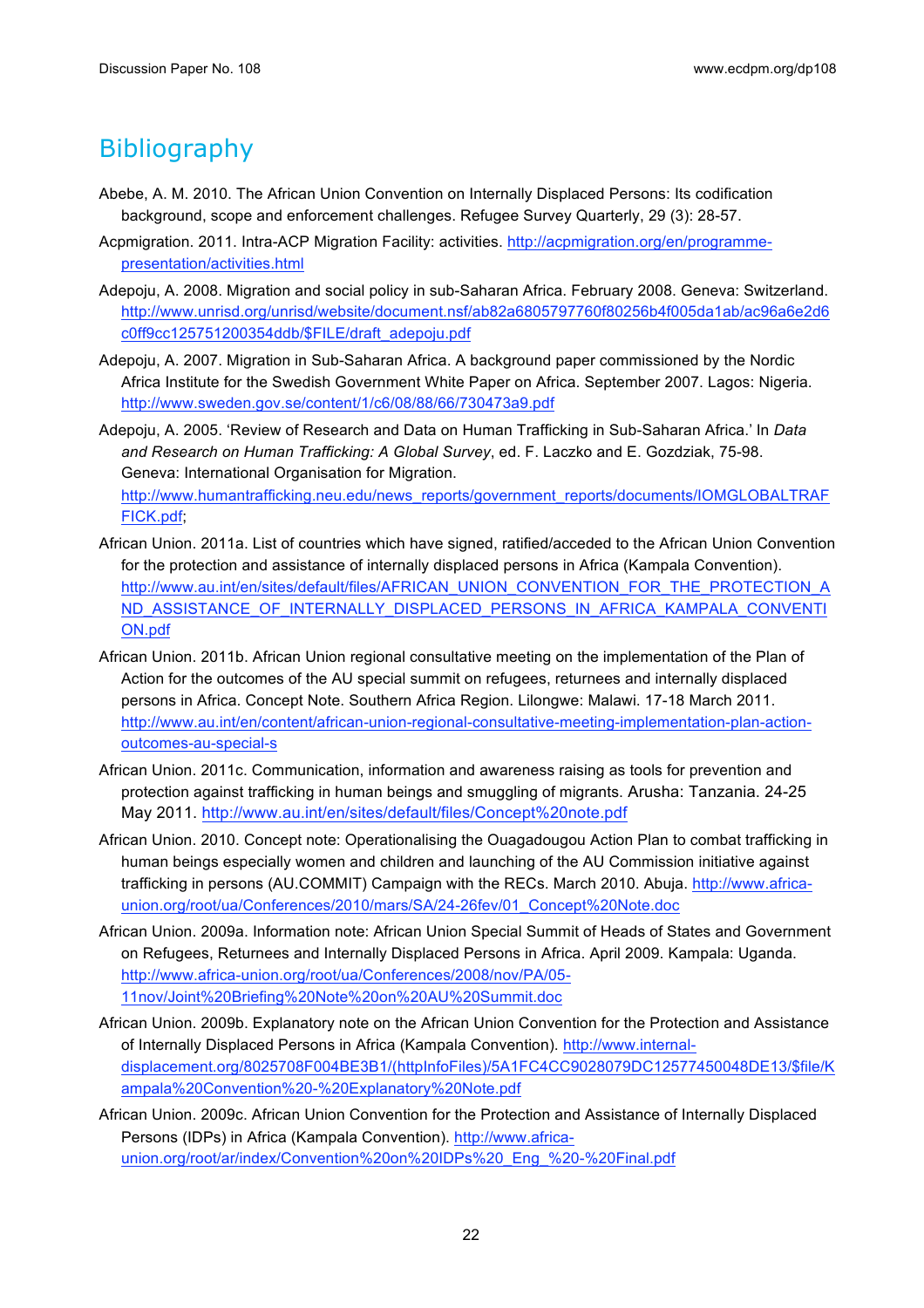- African Union. 2009d. Report of the Chairperson of the AU Commission on the implementation of the Africa-EU Joint Strategy and its first Action Plan (2008-2010). Seventh Ordinary Session of the Labour and Social Affairs Commission of the AU, 28 September-2 October 2009. Addis Ababa, African Union. http://europafrica.files.wordpress.com/2009/09/rev1migrationreport-july-2009-jaes.doc
- African Union. 2009e. AU Commit Campaign on Combating Human Trafficking 2009-2012. http://www.africa-union.org/root/au/Conferences/2010/december/aucommit/AU\_COMMIT\_STRAT.doc
- African Union. 2008a. Progress report on the follow-up of the implementation on migration instruments. Sixth ordinary session of the Labour and Social Affairs Commission of the African Union, 21-25 April 2008. Addis Ababa: Ethiopia. http://www.africa-union.org/root/ua/conferences/2008/avril/sa/21- 25avr/lsc%20exp%206(vi)%20report\_on\_migrartion\_to\_the\_lsac\_2008111.doc
- African Union. 2008b. Brain Drain and Development Support Policy Coherence: Comments on the Draft Issues Paper on Research and Development. Preparatory workshop, 31 January-1 February 2008. http://www.diaspora-centre.org/DOCS/EU\_Workshop\_on\_Mig.pdf
- African Union. 2006a. The Migration Policy Framework for Africa. Executive Council, ninth ordinary session, 25-29 June 2006. Banjul: The Gambia. http://www.africaunion.org/root/au/Conferences/Past/2006/November/SA/EU/EXCL276(IX) Strategic\_Framework\_for\_P olicy\_Migration.doc
- African Union. 2006b. Rapport de la Commission sur le cadre strategique pour une politique de migration pour l'Afrique. Conseil executif, neuvième session ordinaire, 25-26 June 2006. Banjul: The Gambia. http://www.africa-union.org/root/ua/conferences/2007/avril/sa/16- 21%20avr/Cadre%20strat%C3%A9gique%20Migration.doc
- African Union. 2006c. African Common Position on Migration and Development. Executive Council, 9<sup>th</sup> Ordinary Session, 25-29 June, 2006. Banjul: The Gambia. http://www.africaunion.org/root/au/Conferences/Past/2006/November/SA/EU/African\_Common\_Position.doc
- African Union. 2006d. Ougadougou Declaration of the Ministerial Meeting on Refugees, Returnees and Internally Displaced Persons in Africa. Ministers Conference, 29-30 May 2006. Ouagadougou: Burkina Faso.
- African Union. 2004a. Experts Group Meeting on Policy Framework on Migration in Africa, Draft Agenda. Addis Ababa Ethiopia, 29-30 March 2004. http://www.africaunion.org/News\_Events/Calendar\_of\_%20Events/Migration29-30-04/Draft%20Agenda%20Migration.pdf
- African Union. 2004b. Experts Group Meeting on the Policy Framework on Migration in Africa: Opening remarks by Adv. Bience Gawanas, AU Commissioner for Social Affairs. Addis Ababa Ethiopia, 29-30 March 2004. http://www.africa-

union.org/Official\_documents/Speeches\_&\_Statements/other/Commissioner%20Adv.Bience%20statem %20Migration%20meet-Addis%2029-30%20Marc%202004.pdf

- African Union. 2004c. Strategic Plan of the Commission of the African Union Volume 3: 2004-2007 Plan of Action. Programmes to speed up integration of the continent. Addis Ababa: African Union. http://www.africa-union.org/AU%20summit%202004/Volume3%20%20Strategic%20Plan%20final.pdf
- African Union & European Union. 2011. Africa-EU Joint Task Force Meeting. 4-5 April 2011. Brussels. http://www.africa-eu-partnership.org/sites/default/files/doc\_auue\_jtf\_meeting\_201104\_en.pdf
- African Union & European Union. 2009. Assessment Report. 9 October 2009. http://ec.europa.eu/development/icenter/repository/jaes\_assessment\_report\_20091010\_en.pdf
- African Union & European Union. 2007. First Action Plan (2008-2010) for the implementation of the Africa-EU Strategic Partnership. http://europafrica.files.wordpress.com/2006/10/africa-eu-strategicpartnership.pdf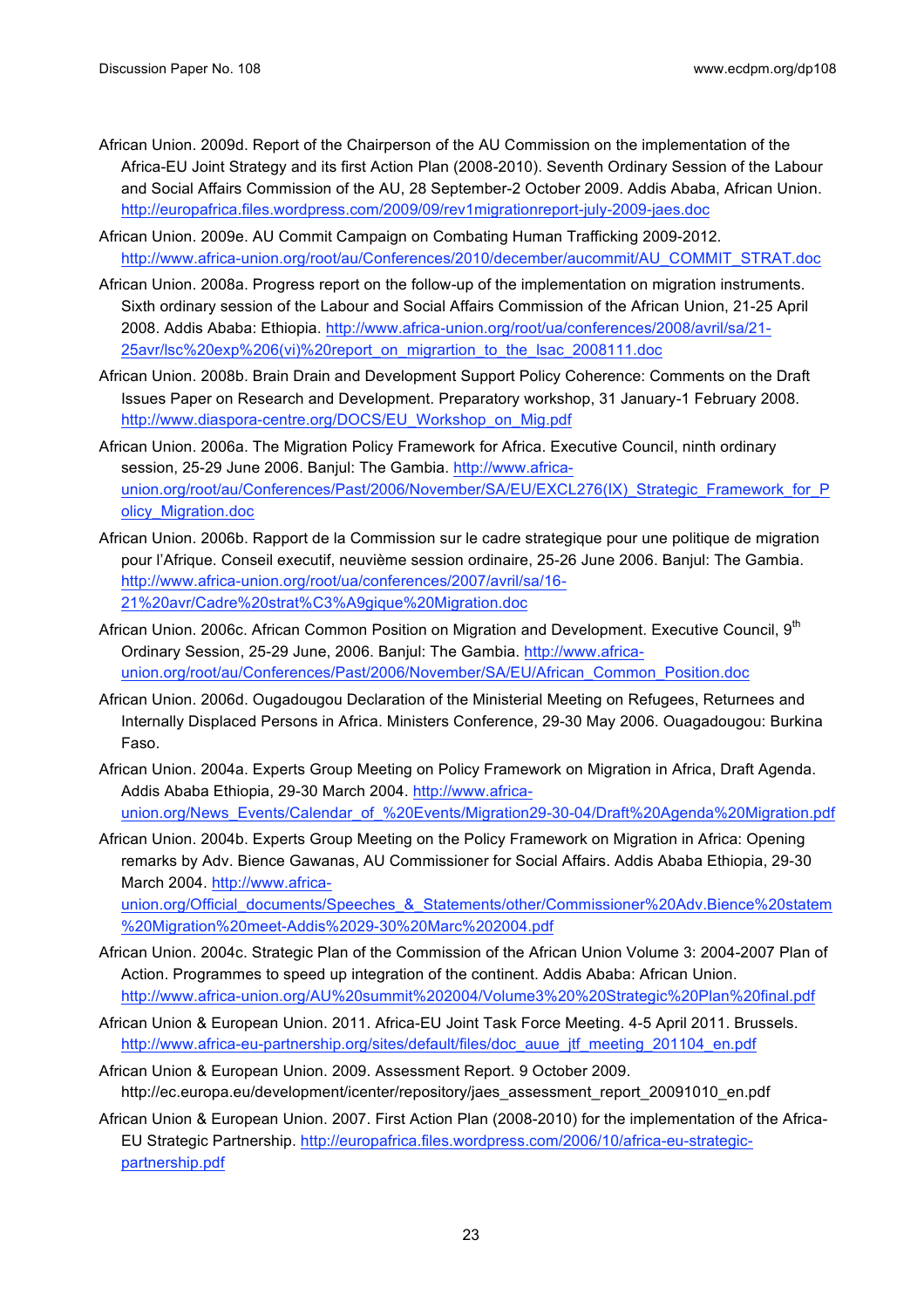- African Union & European Union. 2006. Joint Africa-EU Declaration on Migration and Development. Tripoli, 22-23 November 2006. http://www.africa-eu-partnership.org/sites/default/files/AU-UE-22.11.06.pdf
- African Union Commission. 2010a. Launch of the AU.COMMIT Campaign Against Human Trafficking in the Horn and East Africa. December 2010, Djibouti. http://www.africa-eu-partnership.org/node/1698
- African Union Commission 2010b. Minimum Integration Programme. Commission 2010b. Minimum Integration Programme. http://www.africaunion.org/root/ua/Annonces/2010/EA/MIP/MIP%20Big%20Doc%20English%20Version%20Web.pdf
- African Union Commission, 2009a. Implementation of the outcomes of the AU Special Summit on Refugees, Returnees and Internally Displaced Persons in Africa. http://appablog.wordpress.com/2010/06/08/implementation-of-the-outcomes-of-the-au-special-summiton-refugees-returnees-and-internally-displaced-persons-in-africa-african-union-ministers-have-adoptedan-action-plan/
- African Union Commission, 2009b. Report of the 9th meeting of the Joint AUC-EC Task Force, 8-9 October 2009, Addis Ababa. http://ec.europa.eu/development/icenter/repository/joint\_task\_force\_report.pdf
- allAfrica, 2010. EAC Common Market Opens. 28 June 2010. http://allafrica.com/stories/201006281546.html
- Black, R. 2004. Migration and Pro-Poor Policy in Africa. Working Paper C6. Sussex: Sussex Centre for Migration Research. http://www.migrationdrc.org/publications/working\_papers/WP-C6.pdf
- COMESA, 2010. COMESA Policy for Immigration. http://programmes.comesa.int/index.php?option=com\_content&view=article&id=199&Itemid=125&lang= en
- EAC, 2011. Annex on the Free Movement of Persons. http://www.eac.int/commonmarket/movement-ofpersons.html
- European Commission. 2010. Thematic Partnership on Migration, Mobility and Employment Action Plan 2011-2013: Fiches on priority initiatives, Draft, 15 October 2010. http://www.africa-eupartnership.org/sites/default/files/doc\_mme\_2nd\_ap\_priority\_initiatives\_en.pdf
- European Commission & African Union Commission. 2010. EU-Africa Partnership on Migration, Mobility and Employment Road Map – September 2010. 8 September 2010. http://www.africa-eupartnership.org/sites/default/files/doc\_migration\_meeting\_migration\_roadmap.pdf
- European Union, Organisation of African Unity, 2000. Cairo Plan of Action. Cairo, 3-4 April 2000. http://www.consilium.europa.eu/uedocs/cms\_data/docs/pressdata/en/er/00107-r4.en0.html
- Gnisci, D. 2008. West African Mobility and Migration Policies of OECD Countries. Paris: OECD SWAC.
- Government of South Africa, 2008. African Diaspora Summit, 7-11 October 2008, FAQs. http://www.info.gov.za/events/2008/african\_diaspora\_qa.pdf
- ICMPD, FIIAPP & IDEP. 2010. Africa-EU Migration, Mobility and Employment Partnership (MME), Senior Officials Meeting, 15-17 September 2010. Meeting Report. http://www.africa-eupartnership.org/sites/default/files/doc\_migration\_mobility\_employment\_partnership\_2010\_meeting\_repo rt\_en.pdf
- iDMC, 2009. Internal Displacement in Africa. http://www.internaldisplacement.org/8025708F004CE90B/(httpRegionPages)/B3BA6119B705C145802570A600546F85? **OpenDocument**
- IGAD, 2010. IGAD-RCP Meeting on Migration Management in the IGAD Region: Meeting Report. Addis Ababa, 20-22 October 2010.

http://igad.int/index.php?option=com\_docman&task=doc\_download&gid=23&Itemid=144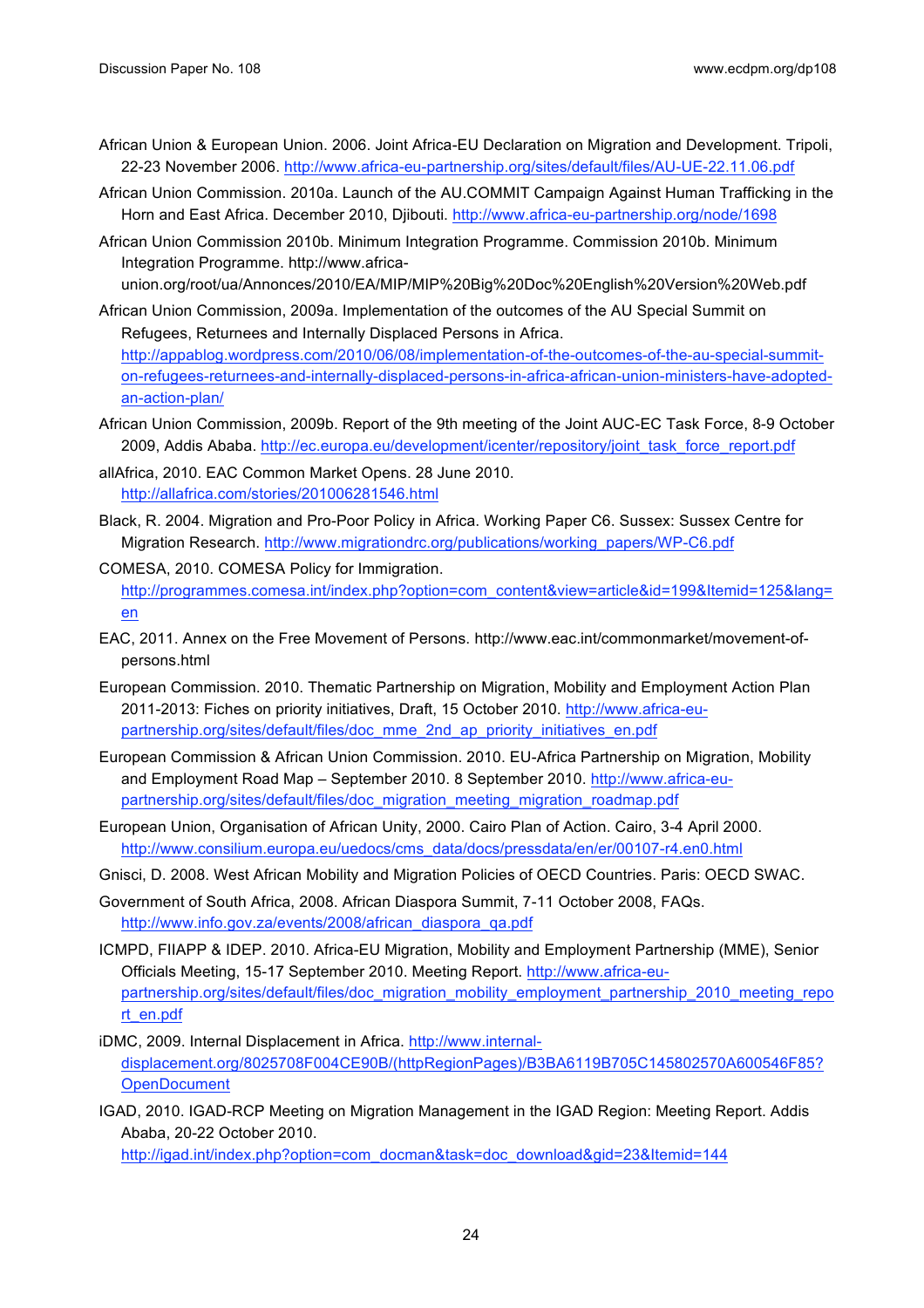- Lucas, R.E.B. 2006. Migration and Economic Development in Africa: A Review of Evidence. Journal of African Economies, 15(2): 337-395
- Maru, T. M. 2009. The African Union and its policies on voluntary and forced migration. In: Migration and Displacement in Sub-Saharan Africa: The Security-Migration Nexus II, BICC. Bonn: BICC: 90-94. http://www.arpdafrica.org/index.php?option=com\_docman&task=doc\_download&gid=15&Itemid=21
- Okumu, W. 2009. The African Union: Pitfalls and prospects for uniting Africa. Journal of International Affairs, 62 (2): 93-111.

Shaw, W. 2007. Migration in Africa: A Review of the Economic Literature on International Migration in 10 Countries. Washington DC: The World Bank. http://siteresources.worldbank.org/INTPROSPECTS/Resources/334934- 1110315015165/Migration\_in\_Africa\_WilliamShaw.pdf

- Shimeles, A. 2010. Migration Patterns, Trends and Policy Issues in Africa. African Development Bank Group Working Paper Series No. 119, December 2010. Tunis: AfDB. http://www.afdb.org/fileadmin/uploads/afdb/Documents/Project-related-Procurement/WORKING%20119%20word%20document%20AA.pdf
- South African Department of Foreign Affairs. 2007. Address of the President of South Africa, Thabo Mbeki, at the African Union-African Diaspora Ministerial Conference. November 2007. http://www.polity.org.za/article/sa-mbeki-african-unionafrican-diaspora-ministerial-conference-16112007-2007-11-16
- UNCTAD, 2009. Economic Development Report in Africa 2009: Strengthening regional economic integration for Africa's development. Geneva: UNCTAD. http://www.unctad.org/templates/Download.asp?docid=11575&lang=1&intItemID=4923
- UN Office of the High Commissioner on Human Rights. 2010. Summary of Regional and Sub-Regional Structures and Initiatives to Counter Trafficking in Persons, December 2010. http://www2.ohchr.org/english/issues/trafficking/docs/Dakar\_summary\_structures\_en.pdf
- Zodiakmalawi, 2010. SADC citizens push for free movement. 17 August 2010. http://www.zodiakmalawi.com/index.php?option=com\_content&view=article&id=810:sadc-citizens-pushfor-free-movement&catid=37:features&Itemid=53